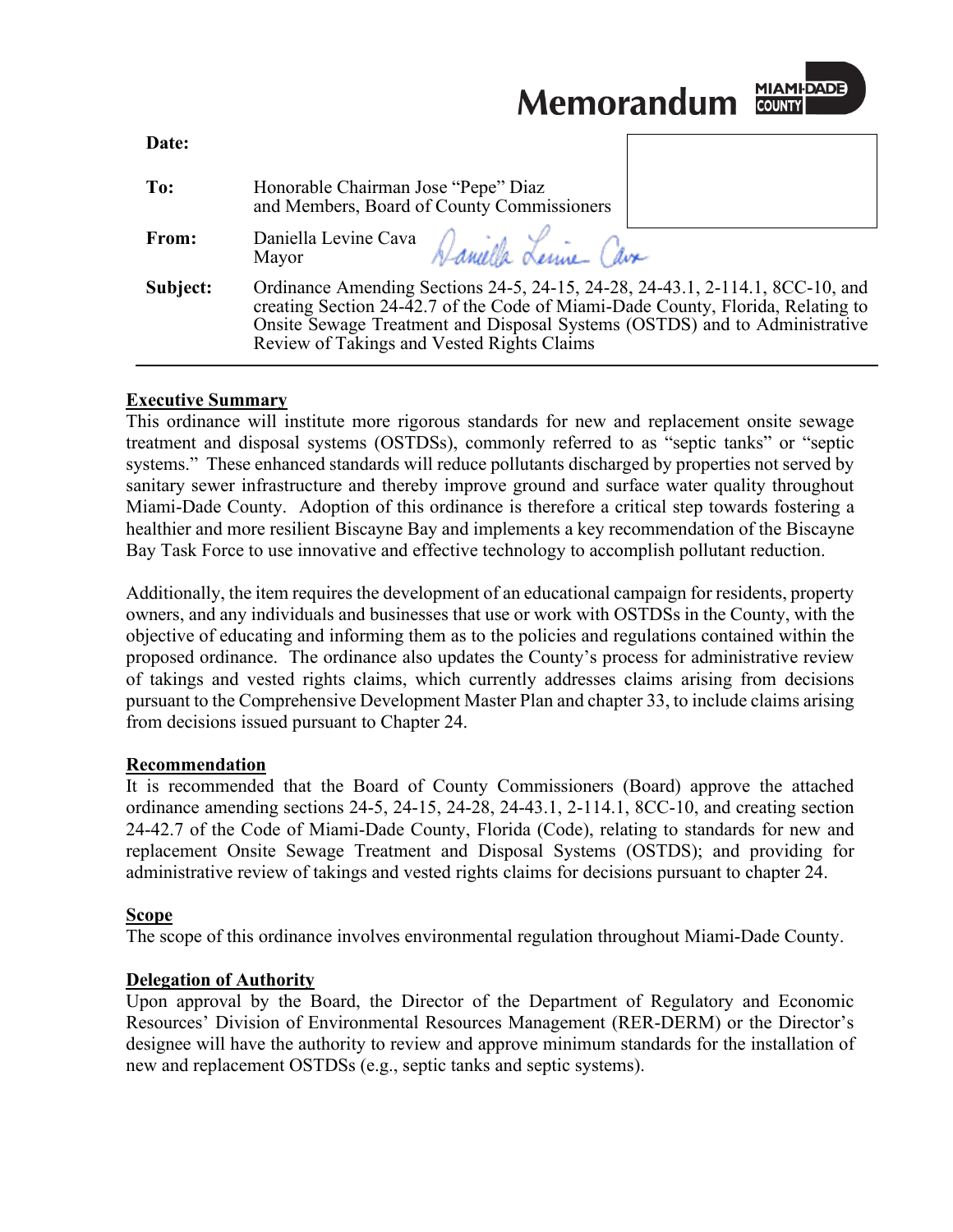## **Fiscal Impact/Funding Source**

This proposed ordinance will result in reviews by RER-DERM to ensure compliance with the updated Code provisions. These new reviews will be funded by plan review fees, which are recommended via separate resolution to amend RER-DERM's fee schedule (Implementing Order 4-42). Revenues generated from the proposed fee will fund two engineering staff positions to undertake the technical review required by the proposed ordinance. Fees for review of OSTDSs for single-family and duplex residential uses and for all other uses (including multi-family and commercial uses) will be \$150 and \$300, respectively, and are anticipated to generate approximately \$300,000 in revenue annually, thus offsetting the anticipated expenses associated with the requisite staffing. The proposed ordinance will also require the registration of all new OSTDSs installed after January 1, 2023 and the registration of all OSTDSs installed prior to January 1, 2023 by January 1, 2024. The registration program will be administered through existing RER-DERM programs and resources.

Furthermore, an educational campaign for residents, property owners, and any individuals and businesses that use or work with OSTDSs in the County will be undertaken. The campaign will have the objective of informing the public as to the purpose and requirements of the ordinance. The educational/outreach campaign will leverage the County's website, social media, and other available channels and as a result will not require resources beyond existing staff time. Finally, the costs associated with expanding the process for administrative review of takings and vested rights claims will be addressed through the fees applicable to applications for such relief pursuant to I.O. 4-111. Therefore, upon the Board's adoption of the accompanying resolution with the recommended plan review fees, this ordinance is not anticipated to have a fiscal impact.

## **Track Record/Monitor**

The RER-DERM Water and Wastewater Division Chief, Carlos L. Hernandez, P.E, will be responsible for monitoring the implementation of this ordinance.

## **Social Equity**

The proposed ordinance will institute more rigorous standards for new and replacement septic tanks, septic systems, and other onsite sewage treatment and disposal systems. The new registration requirement will require property owners to register any newly installed OSTDSs after January 1, 2023 and any existing OSTDSs by January 1, 2024. The regulatory enhancements are anticipated to have a positive environmental impact by reducing pollutants discharged by properties not served by sanitary sewer infrastructure and thereby improving ground and surface water quality throughout Miami-Dade County. The ordinance requires property owners replacing conventional OSTDSs to install performance-based systems. It also requires installation of performance-based OSTDSs by developers of new homes and other buildings that do not yet have access to sanitary sewer infrastructure and that otherwise meet existing code provisions authorizing use of onsite systems.

The proposed ordinance is anticipated to yield economic benefits to the community in the form of a healthier Biscayne Bay. Reducing nutrient loading, and thereby reducing oxygen-depleting constituents, nutrients, and pathogens entering water bodies, enhances water quality and in turn improve conditions for marine life, recreational activities, and industries in Miami-Dade County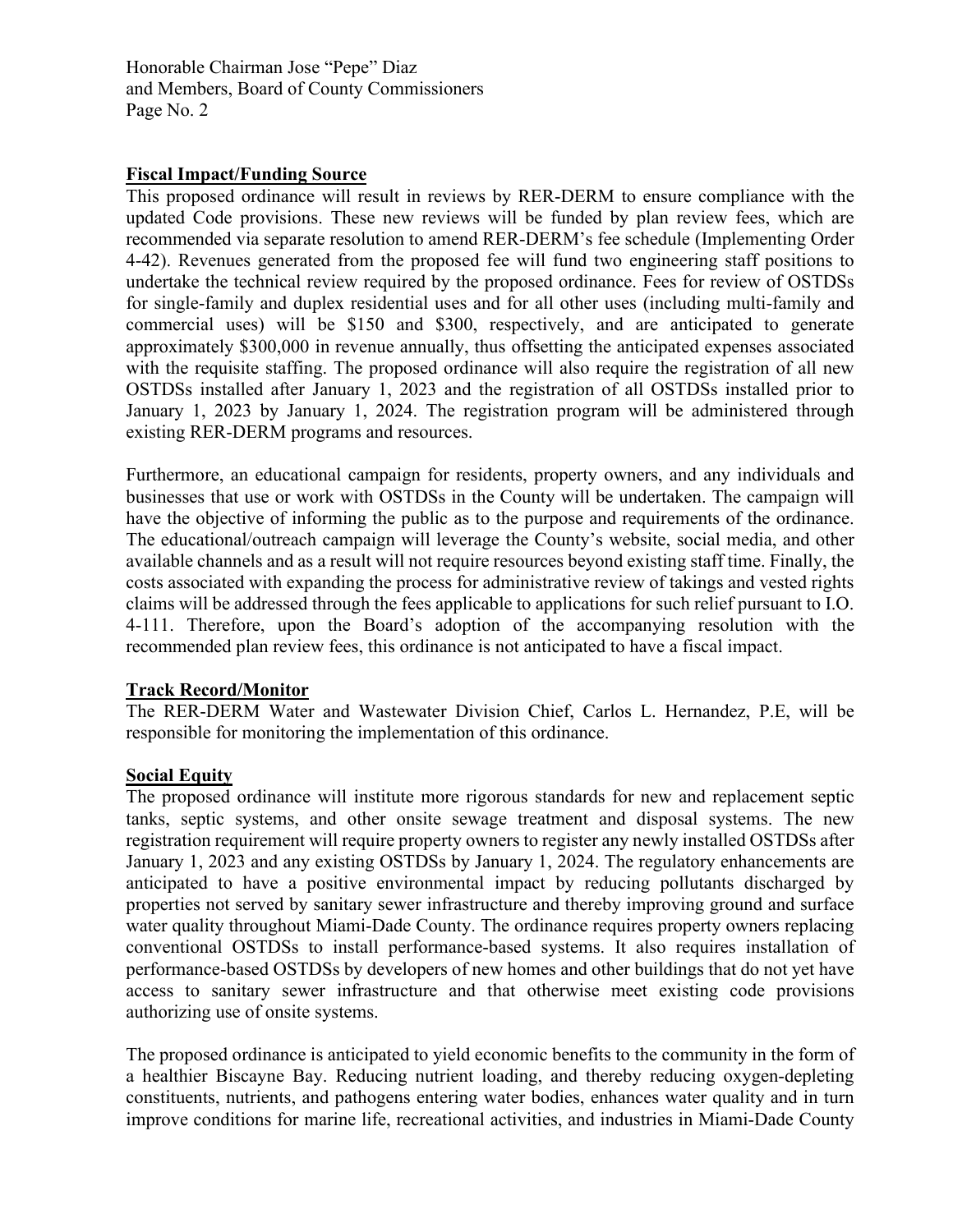such as fishing, boating, and tourism. Additionally, other economic benefits such as private sector job creation for monitoring and servicing OSTDSs are anticipated. It should be noted, however, that property owners that are required to install performance-based OSTDSs will incur greater costs when compared to installing conventional OSTDSs, as the differential costs between such systems are estimated to be \$10,000-\$20,000, depending on various site-specific factors.

The ordinance is not retroactive and does not trigger any retrofit requirement for existing systems, as it applies only when installing a new or replacement OSTDS. The ordinance also does not change the definition of feasible distance and therefore does not affect conditions for whether or not a specific property is required to connect to sanitary sewer. Performance-based systems will be installed only when properties are not within feasible distance for connection or required through approval by the Environmental Quality Control Board (EQCB).

Finally, the expansion of the administrative takings and vested rights process will benefit private property owners by providing them with an opportunity to obtain relief where appropriate if application of these or other chapter 24 regulations effects a taking or abrogates a vested right and they are not able to obtain variances as provided in chapter 24.

## **Background**

Approximately 110,000 properties in Miami-Dade County currently use conventional onsite sewage treatment and disposal systems, commonly referred to as "septic tanks" or "septic systems," as a means of passive sewage treatment and onsite disposal. This approach to treating sewage first originated in the late 1800s, and while the methods and materials of construction have changed over time, the use of OSTDSs for the provision of limited treatment and pollutant dilution has remained largely unchanged. As Miami-Dade County has continued to grow into the 21<sup>st</sup> Century, population density, quantity of sewage generated, and the number of OSTDSs have also increased. Significant impacts on the environment, namely degradation of groundwater and surface water quality, have materialized, and the role of OSTDS as a source of pollution has become evident.

The County's Comprehensive Development Master Plan (CDMP) contains a Conservation, Aquifer Recharge and Drainage Element (the "Conservation Element"), as required by section 163.3177(6)(c) of the Florida Statutes. The proposed ordinance implements certain Conservation Element policies, including: Objective CON-2, which calls for the County to "Protect ground and surface water resources from degradation, provide for effective surveillance for pollution and clean up polluted areas to meet all applicable federal, state and County ground and surface water quality standards"; CON-2C, which calls for "[i]nterim wastewater treatment plants within the Urban Development Boundary [to]... continue to be phased out as sewer service becomes available . . . ."; and CON-2F, which calls for the County to "continue to utilize Best Management Practices established for potential sources of water pollution, that discharge wastewater to the ground, to reduce environmental risk and, where possible, to begin effective water reuse and recycling. Established management practices may be reviewed and modified as new science becomes available. New management practices shall be developed for new potential sources of water pollution as they are identified." The proposed ordinance also implements Policy WS-4H of the Water and Sewer Subelement, which states that Miami-Dade County "shall coordinate with municipalities and the State of Florida to monitor existing septic tanks that are currently at risk of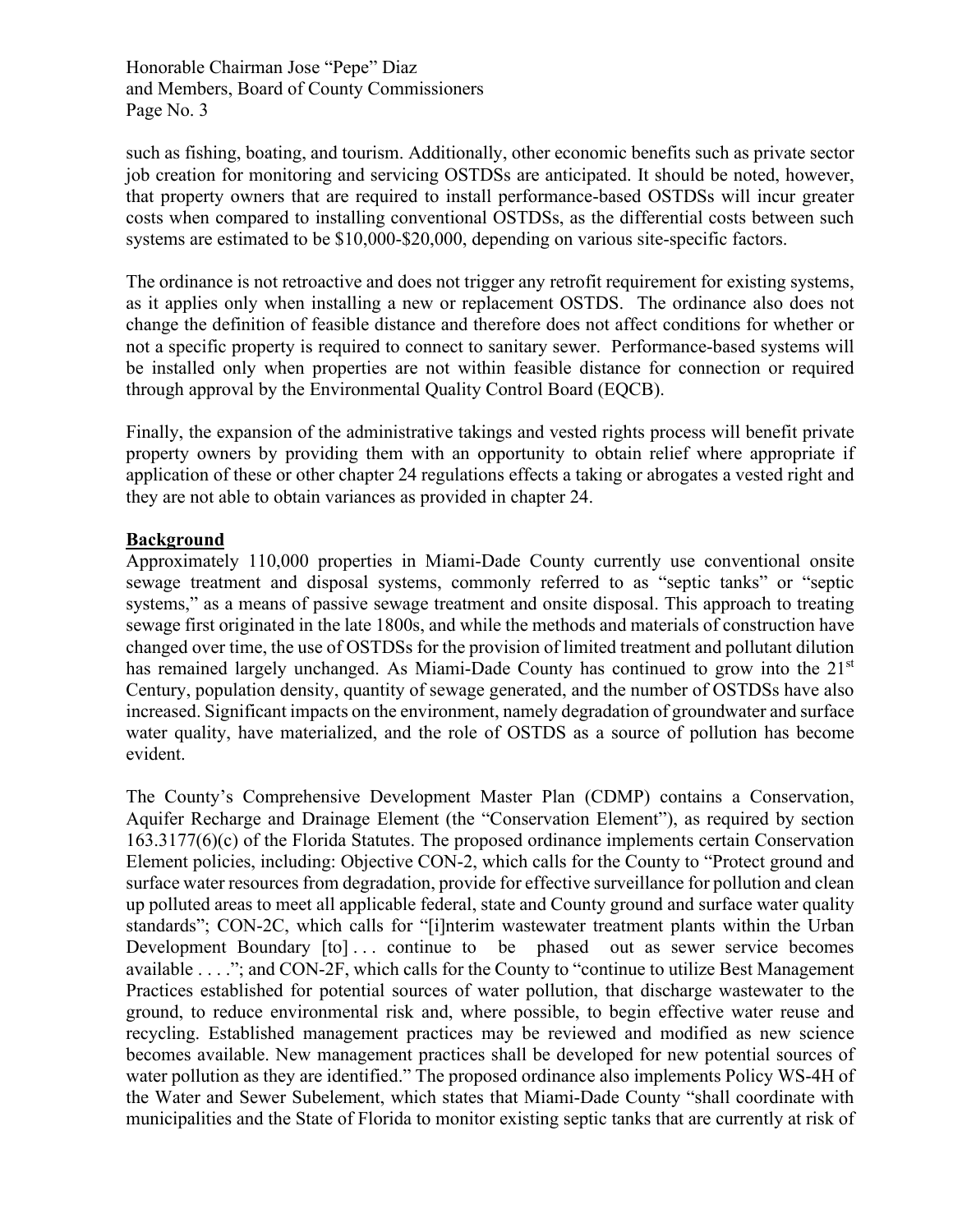malfunctioning due to high groundwater levels or flooding and shall develop and implement programs to abandon these systems and/or connect users to the public sewer system." Policy WS-4H also requires the County to "identify which systems will be adversely impacted by projected sea level rise and additional storm surge associated with climate change and target those systems to protect public health, natural resources, and the region's tourism industry."

Miami-Dade County's Biscayne Bay Task Force formulated several policy recommendations to improve the health of Biscayne Bay, including to improve sanitary sewer treatment and disposal management. Central to those recommendations were: the expansion of sanitary sewer infrastructure to areas that are currently unserved; and the enhancement of OSTDS standards. Although centralized sewers are the preferred mechanism to eliminate conventional OSTDSs, the investment required to effectuate this objective is substantial—on the order of \$4 billion—and the design and construction of hundreds of miles of sanitary sewer infrastructure will require many years to accomplish. Additionally, centralized sewers are not the singular solution to reducing pollutants, particularly in areas where population densities are low, such as agricultural areas and other properties outside of the urban development boundary, and therefore other approaches can yield equivalent results in pollution reduction. This dynamic creates a unique opportunity to apply available public resources towards eliminating OSTDSs that are most vulnerable or at-risk for failure and which have the greatest impact on environmental quality, while in parallel strengthening standards governing OSTDSs to yield immediate benefits.

To accomplish this objective, the proposed ordinance would require the installation of more advanced, "performance-based" treatment systems at any time that a property owner seeks to replace their existing conventional OSTDS or when a property without access to sewer infrastructure, as determined pursuant to existing provisions of chapter 24, proposed new development. In keeping with the limitations on local ordinances imposed by section 381.00651(6)(c) of the Florida Statutes, the proposed ordinance only applies to a property with a preexisting OSTDS when the property owner replaces the entire system, which includes replacing *both* the septic or treatment tank *and* the drainfield or other disposal system; the ordinance does not impose evaluation requirements or limit repairs short of a wholesale replacement.

In a conventional OSTDS, domestic wastewater from toilets, sinks, showers, and other plumbing facilities flows through pipes into a septic tank where solid and liquid components of wastewater are separated to promote limited bacteria break down of organic matter, store solids, and allow clarified wastewater containing pollutants to flow through an outlet pipe into a drainfield. The bottom of a drainfield is typically located 6 to 24 inches above the Biscayne Aquifer, our primary source of potable water in Miami-Dade County, which has a hydraulic connection to Biscayne Bay. The treatment provided by these conventional systems is extremely limited, consisting primarily of solids removal and a nominal reduction in biological pollutant loading. Conventional OSTDSs are less effective in reducing bacteria, nutrients, and other pollutants that have the greatest impact on ground and surface water quality. Additionally, if the separation between the drainfield of a conventional OSTDS and the water table is less than 24 inches, or is reduced as a result of flooding exacerbated by sea level rise, treatment and corresponding pollutant removal will be further limited.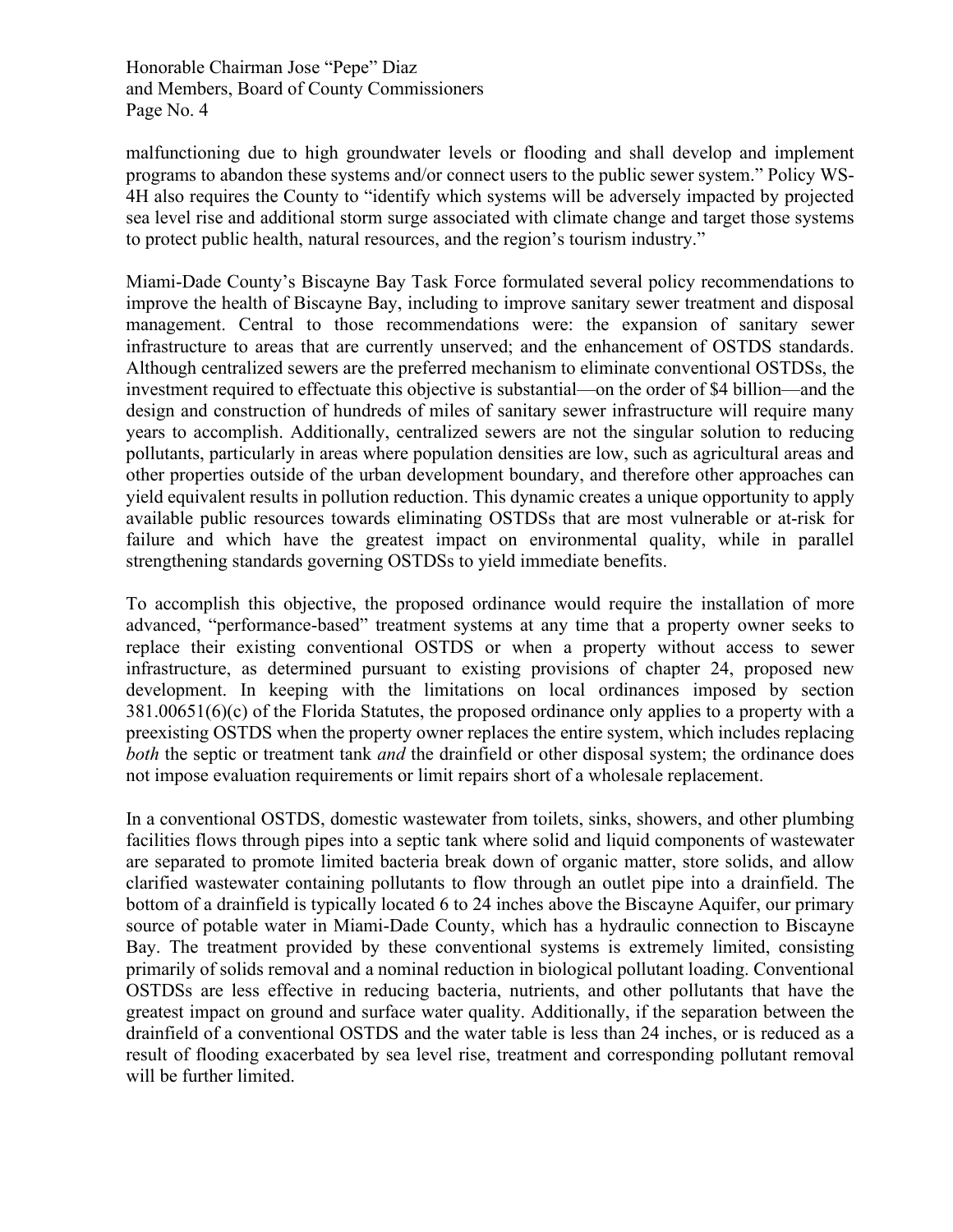The proposed ordinance establishes higher design standards for OSTDS, which will accomplish the following goals:

- (1) Reducing the discharge of oxygen-depleting constituents, nutrients, and other pollutants in septic system effluent.
- (2) Limiting reliance on separation distance between septic drainfields and the water table to provide treatment by instead accomplishing significant pollutant reductions prior to wastewater reaching the drainfield.
- (3) Reducing pollutants reaching Biscayne Bay through surface water and groundwater discharges.

The ordinance would require the utilization of performance-based treatment systems, a known and proven technology, to achieve the goals articulated above. Since an OSTDS's performance is affected by the size of a property, geography, and land use, the ordinance proposes a tiered system that requires progressively higher performance as a function of sewage flow rate, sewage loading, proximity to surface waters, location within a wellfield protection area, and other factors. A total of four OSTDS tiers are included, ranging from conventional systems (Type 1) to systems producing effluent resulting in a significant reduction in pollutants (Type 4). Most properties would require a Type 2 or Type 3 system, while those nearest to water bodies or within a drinking water wellfield would require a Type 4 system.

The requirements governing the type of OSTDS to be installed become effective January 1, 2023, to allow for a proper transition by property owners, engineers, contractors, and the OSTDS industry. It should be noted that performance-based OSTDS are commercially available, and approved systems are certified by the National Sanitary Foundation (NSF) and the American National Standards Institute (ANSI). The proposed ordinance would codify design standards for these systems within chapter 24 and include penalties for non-compliance in section 8CC-10. To address current and future advancements in technology, the ordinance includes an administrative adjustment process for approval of OSTDSs that achieve an equivalent or greater level of pollutant reduction than that contemplated in the Code for any given Type of system without the need to apply for a variance from the Environmental Quality Control Board (EQCB). Where an administrative adjustment cannot be approved, property owners retain the ability to request variances or extensions of time from the EQCB as part of standard process already provided in chapter 24.

The ordinance also requires all OSTDSs to be registered with DERM. All new and wholesale replacement OSTDSs will begin being registered on January 1, 2023, as part of the new plan review process. All preexisting OSTDSs will be required to register by January 1, 2024. Additionally, the ordinance revises section 2-114.1, which currently applies to decisions made pursuant to the CDMP and chapter 33, to allow decisions made pursuant to chapter 24 to be reviewed administratively and by this Board where property owners raise claims of takings or abrogation of vested rights.

Finally, as recommended by the Biscayne Bay Watershed Management Advisory Board at its February 18, 2022 meeting, the proposed ordinance imposes higher civil penalties within section 8CC-10 for non-compliance by professional installers or contractors as compared with non-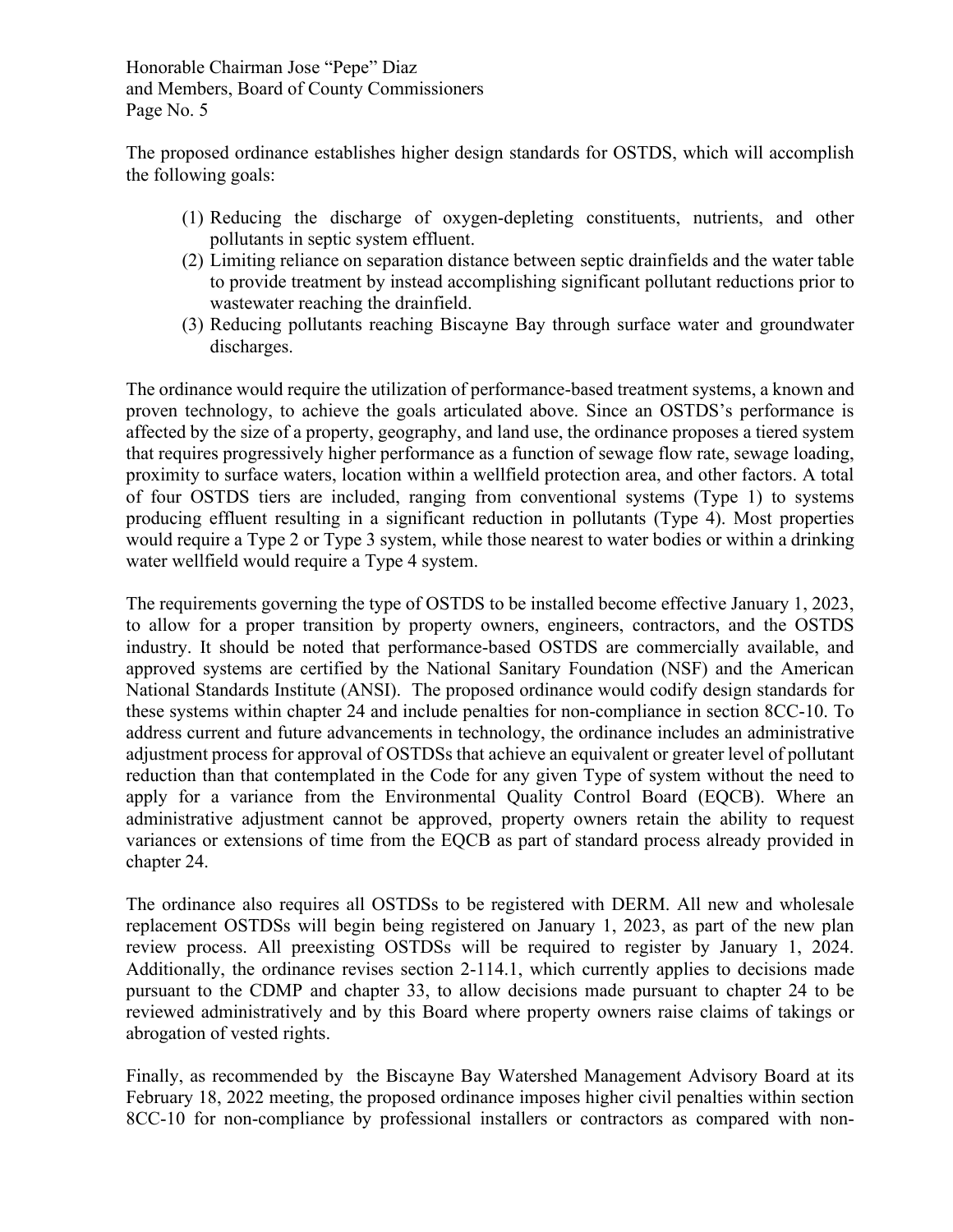compliance by property owners or other violators, and also requires the administration to undertake an educational campaign to inform residents, property owners, and any individuals and businesses that use or work with OSTDSs about the new regulations. The Advisory Board's recommendation regarding OSTDS review fees for single-family uses as compared with other types of uses is addressed in the accompanying resolution amending the applicable fee schedule.

The proposed ordinance effectuates key recommendations of the Biscayne Bay Task Force by providing new OSTDS design criteria, which promote the use of innovative and effective technologies that yield enhanced levels of pollutant reduction. This legislation is a foundational step towards a more resilient community, enhanced environmental protection, and a healthy and thriving Biscayne Bay.

 $\overline{a}$ 

Jimmy Morales Chief Operations Officer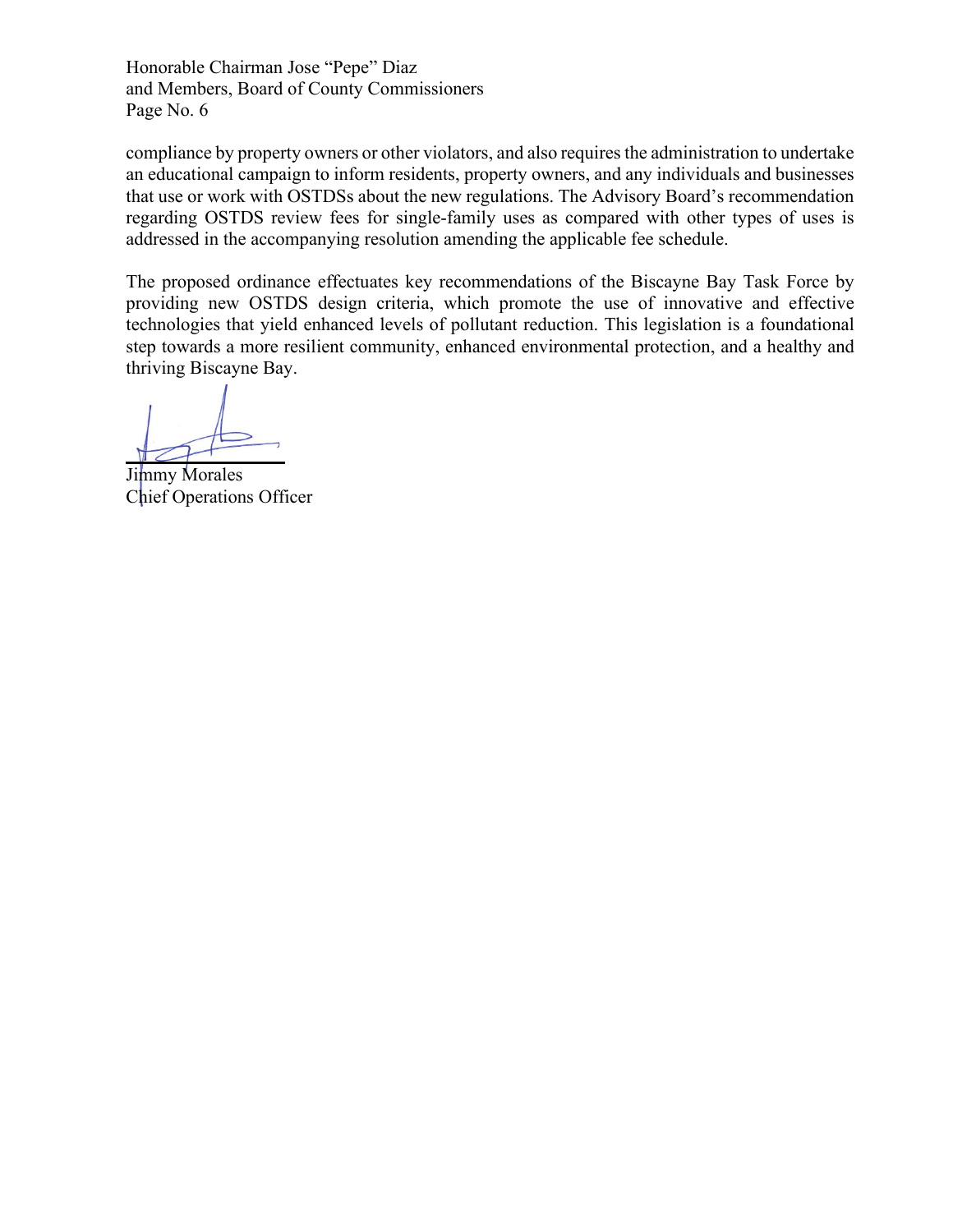| Approved | Mayor | Agenda Item No. |
|----------|-------|-----------------|
| Veto     |       |                 |
| Override |       |                 |

### ORDINANCE NO.

ORDINANCE RELATING TO ENVIRONMENTAL PROTECTION; AMENDING SECTION 24-5 OF THE CODE OF MIAMI-DADE COUNTY, FLORIDA; CREATING AND REVISING DEFINITIONS RELATED TO AN ONSITE SEWAGE TREATMENT AND DISPOSAL SYSTEM (OSTDS); AMENDING SECTION 24-15; REQUIRING AND ESTABLISHING MINIMUM PLAN APPROVAL STANDARDS FOR OSTDS; AMENDING SECTION 24-28; REVISING CONDITIONS CONSTITUTING SANITARY NUISANCE; CREATING SECTION 24-42.7; PROVIDING REQUIREMENTS FOR NEW AND REPLACEMENT OSTDS; PROVIDING EFFECTIVE DATES FOR COMPLIANCE FOR NEW AND REPLACEMENT OSTDS; AMENDING SECTION 24-43.1; REVISING PERMIT REQUIREMENTS FOR LIQUID WASTE DISPOSAL FACILITY TO INCLUDE NEW OSTDS REQUIREMENTS; AMENDING SECTION 2-114.1; PROVIDING FOR ADMINISTRATIVE REVIEW OF TAKINGS AND VESTED RIGHTS CLAIMS FOR DECISIONS PURSUANT TO CHAPTER 24 AND PROVIDING FOR APPEALS TO COUNTY COMMISSION; AMENDING SECTION 8CC-10; PROVIDING FOR ENFORCEMENT BY CIVIL PENALTY; MAKING TECHNICAL CHANGES; DIRECTING THE COUNTY MAYOR OR COUNTY MAYOR'S DESIGNEE TO CONDUCT AN EDUCATIONAL CAMPAIGN; PROVIDING SEVERABILITY, INCLUSION IN THE CODE, AND AN EFFECTIVE DATE

**WHEREAS**, this Board desires to accomplish the purposes outlined in the accompanying

memorandum, a copy of which is incorporated herein by reference,

# **BE IT ORDAINED BY THE BOARD OF COUNTY COMMISSIONERS OF**

## **MIAMI-DADE COUNTY, FLORIDA:**

**Section 1.** The memorandum referenced in the above recital is incorporated in this

ordinance and is approved.

**Section 2.** Section 24-5 of the Code of Miami-Dade County, Florida, is hereby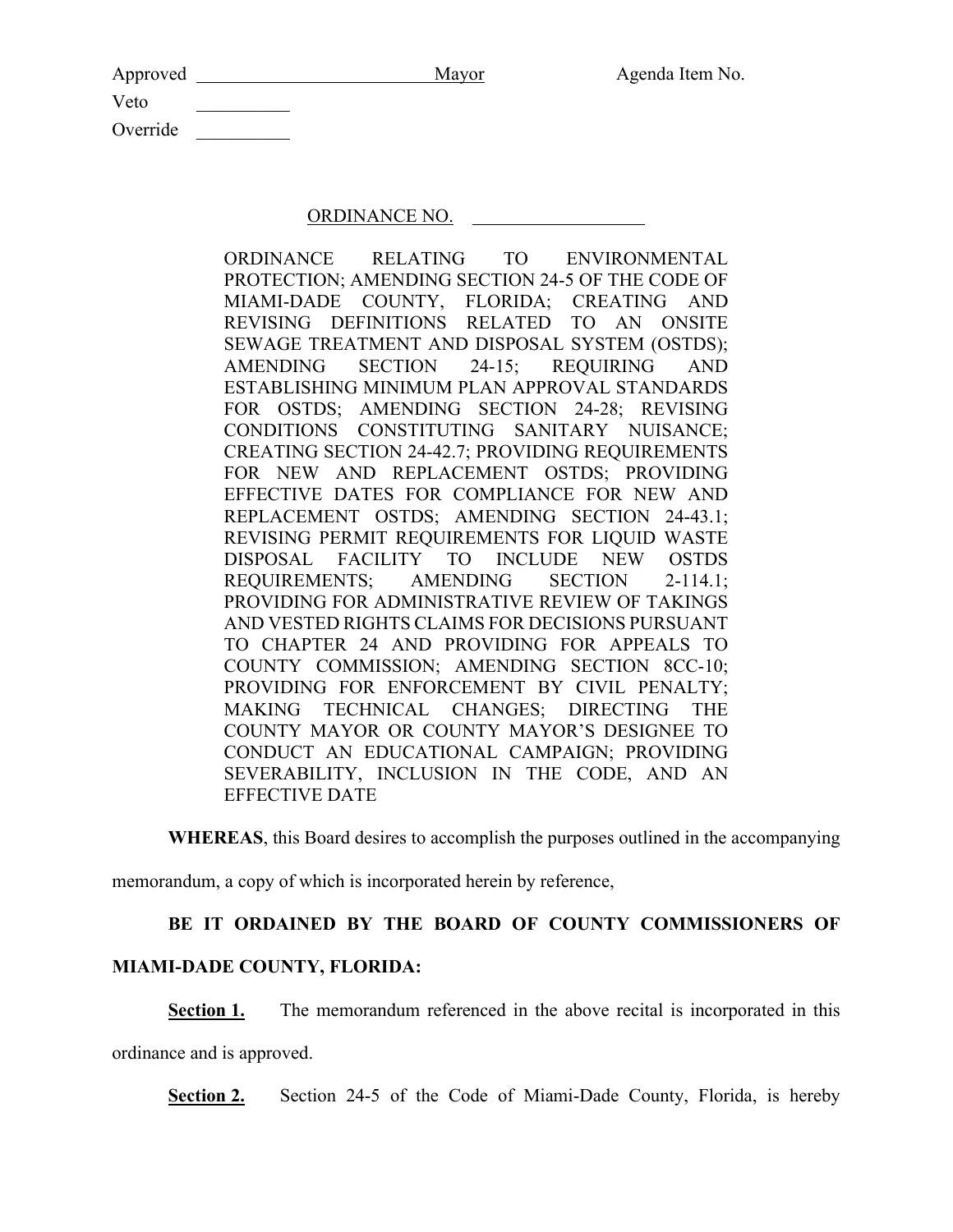amended to read as follows: $<sup>1</sup>$  $<sup>1</sup>$  $<sup>1</sup>$ </sup>

### **Sec. 24-5.** - **Definitions.**

In construing the provisions of this chapter, where the context will permit and no definition is provided herein, the definitions provided in [[Chapter]]>>chapter<< 403, Florida Statutes, as may be amended from time to time, and in rules and regulations promulgated thereunder, as may be amended from time to time, shall apply. The following words and phrases when used in this chapter shall have the meanings ascribed to them in this section:

\* \* \*

(74) *Department* shall mean the [[Miami-Dade County Department]] >>Division<< of Environmental Resources Management >>of the Miami-Dade County Department of Regulatory and Economic Resources or successor department responsible for administration of this chapter<<.

\* \* \*

(82) *Director* shall mean the [[Director of the Miami-Dade County]] >>primary official that has been delegated responsibility to administer the<< Department [[of Environmental Resources Management]], with duties created pursuant to >>this chapter<< [[Section 24-6 of the Code of Miami-Dade County, Florida]]. >>Except where expressly provided or where context dictates otherwise, the term "Director" includes the Director's designee. <<

\* \* \*

(86) *Domestic sewage* shall mean >>human body waste and<< wastewater from toilets, showers, sinks, baths,  $\gg$ laundry equipment, kitchen equipment,<< and other [[facilities]]>>fixtures or equipment<< designed >>and used<< for human sanitation>>, as determined by the Director,<< whether located within residential or nonresidential land uses.

<span id="page-7-0"></span><sup>&</sup>lt;sup>1</sup> Words stricken through and/or  $\left[\frac{1}{2}$  bracketed $\right]$  shall be deleted. Words underscored and/or >>double arrowed<< constitute the amendment proposed. Remaining provisions are now in effect and remain unchanged.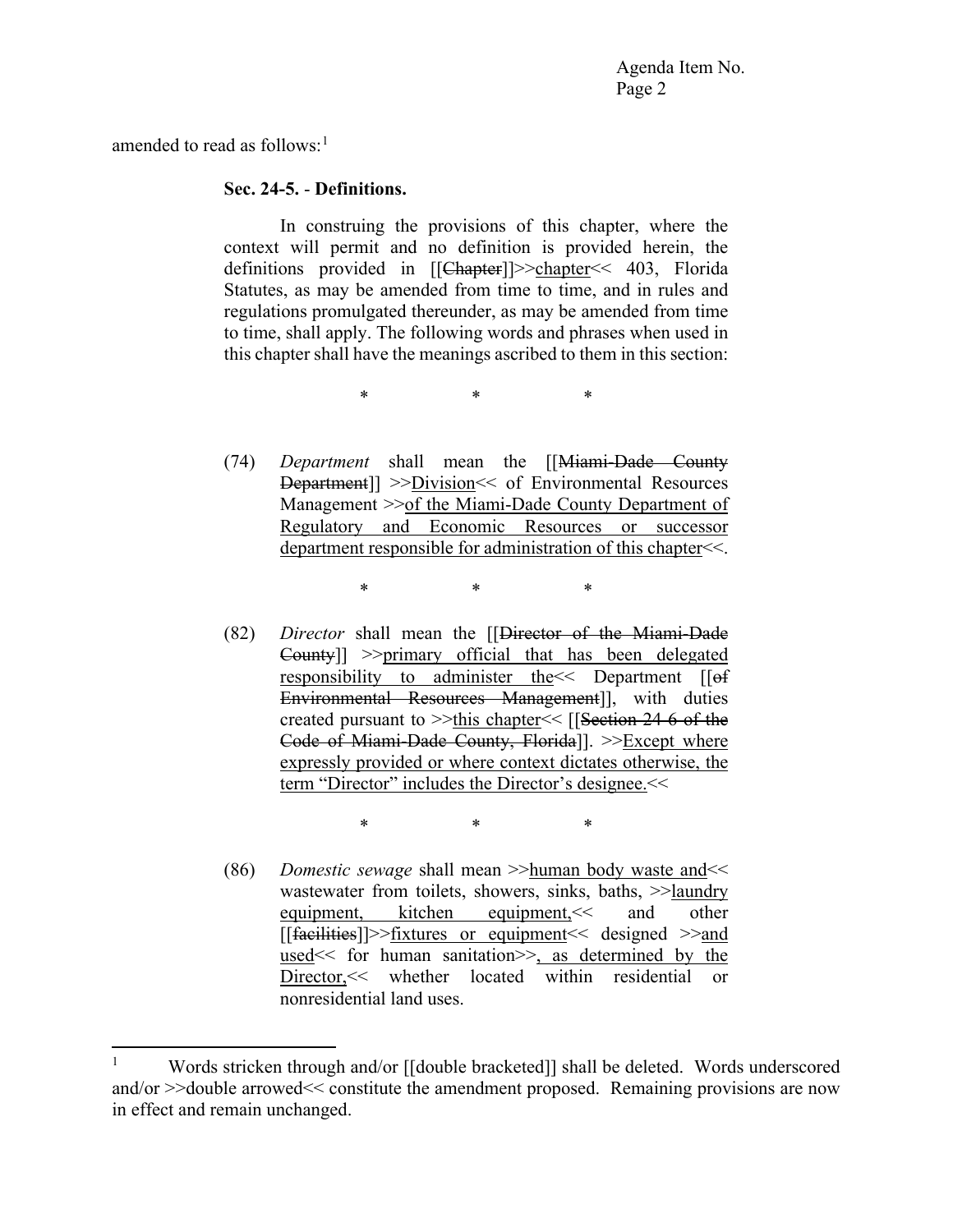\* \* \*

>>(92) *Drainfield or disposal system* shall mean a system designed to distribute domestic sewage effluent for treatment and disposal onsite. This system is deemed to be a component of an OSTDS for purposes of this chapter.<<

\* \* \*

>>(183)<< [[(182)]] *Liquid waste* shall mean >>liquid or<< sludge >>waste materials<< resulting from[[,]] >>domestic, commercial, industrial, mining, institutional, agricultural, or governmental operations, including such materials to be recycled or otherwise beneficially reused, that would cause a nuisance or would otherwise cause a violation of this chapter if discharged to the ground or waters of Miami-Dade County. Liquid waste includes,<< but >>is<< not limited to,  $\lceil \lceil a \rceil \rceil$  >>solvents, sewage, industrial waste, hazardous waste, semisolid waste, and potentially infectious waste, as well as the materials resulting from or contained in any of the following:<< waste treatment works>>;<<[[,]] air pollution control facility<sup>[[, domestic, commercial, mining,</sup> institutional, agricultural, or governmental operations; or other waste materials, including materials to be recycled or otherwise beneficially reused; or septic tank,]]>>; onsite sewage treatment and disposal system; FOG control device;  $\leq$  [[grease trap,]] sediment trap[[,]] $>>$ ;  $\leq$  portable toilet[[,] $>> <<$  or oil>>-water  $<$  [[and grease]] separator>>. Notwithstanding any other provision to the contrary, the following shall not constitute liquid waste for purposes of this definition: << [[pump-outs, or solvents, sewage, industrial waste, hazardous waste, semisolid waste, or potentially infectious waste; or any similar materials which would cause a nuisance or would otherwise cause a violation of this chapter if discharged to the ground or waters of Miami-Dade County. However,sewage and industrial wastes which have been permitted by the Department to be discharged and which are discharged through a lateral connection to the sewerage system or on-site treatment facility are not included in this definition. Furthermore,]] subsurface materials >>that are<< extracted as a result of rock mining >>and that<< [[which]] are not discharged to canals>>, wetlands,<< or other water bodies [[are not included in this definition]].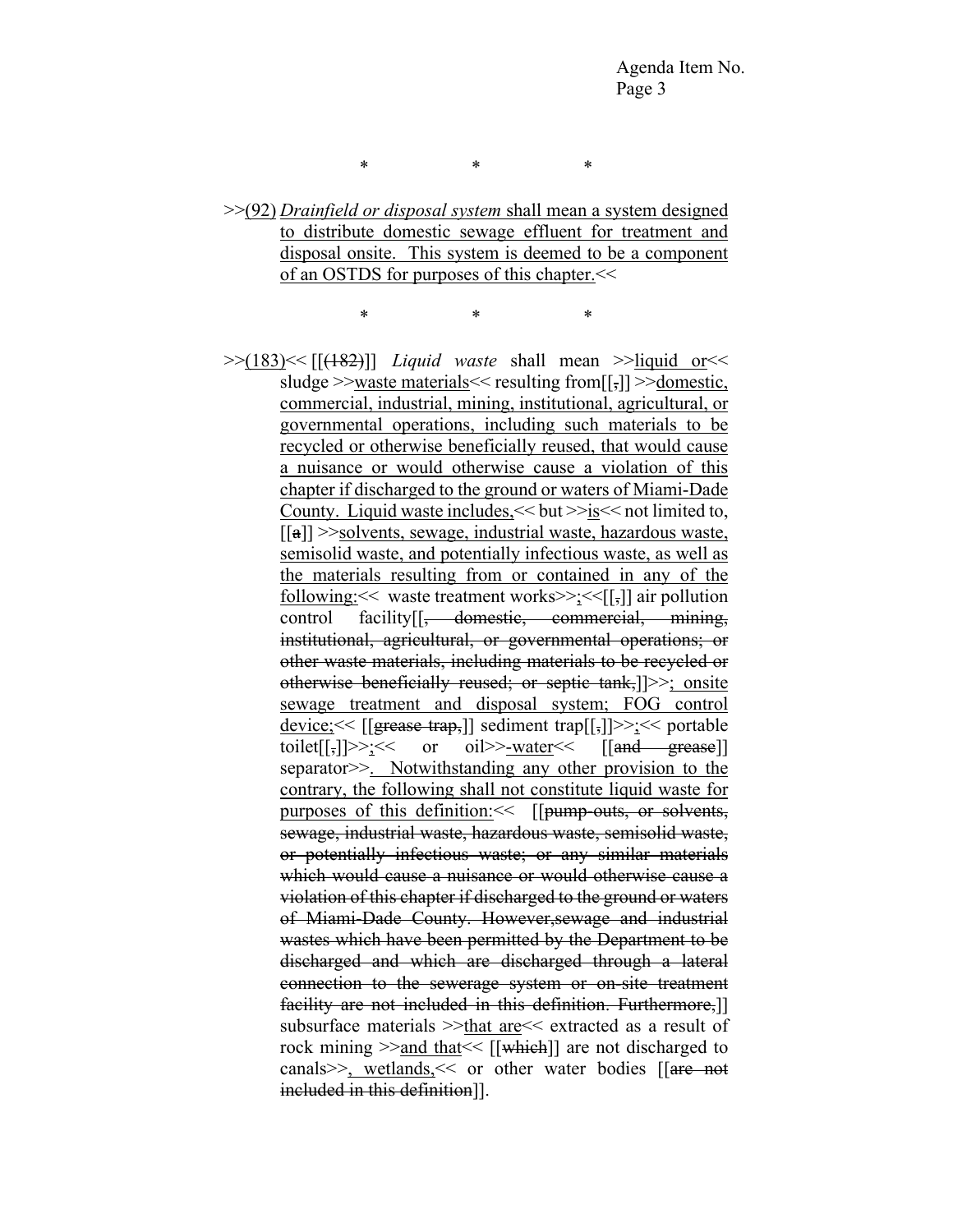\* \* \*

[[(219)]]*>>*(220) *Onsite sewage treatment and disposal system or OSTDS* shall mean a system, and components thereof, to treat and dispose of domestic sewage that is decentralized and is located either on the site from which the domestic sewage is generated or on an adjacent or nearby site. The term includes all system components, including, without limitation, the following:<< [[*Onsite Sewage Treatment and Disposal System* shall mean a sewage system that contains any of the following elements which is not connected to a utility or non-utility collection and transmission system:]] >>standard<< subsurface>>, filled, or mound<< drainfield [[system]]; [[an]] aerobic treatment unit; [[a]] graywater system tank; [[a]] laundry wastewater system tank; [[a]] septic tank; [[a]] grease interceptor; [[a]] pump tank; [[a]] solids or effluent pump;  $\gg$ solids separator; disposal system for hydraulic conveyance to the point of discharge, further treatment, or both; aerobic treatment unit or system; performance based treatment unit or system; wastewater treatment system not classified as a sewage treatment plant; or  $\leq$  [[a]] waterless, incinerating, or organic wastecomposting toilet. >>An OSTDS does not include an interim sewage treatment plant as defined herein.  $<<$  [[The term includes all components and units required for the elements to function properly.]]

\* \* \*

>>(262) *Reserved area* shall mean the area on a property reserved for the installation or replacement of a drainfield or disposal system.<<

\* \* \*

>>(281)<< [[(279)]] *Septic tank* shall mean [[any settling tank in which the settled sludge is in immediate contact with sewage flowing through the tank thereby allowing the organic solids to be partially decomposed by putrefaction, i.e., anaerobic bacterial action]] >>a receptacle constructed to promote separation of solid and liquid components of wastewater, to provide limited digestion of organic matter, to store solids, and to allow clarified liquid to discharge for further treatment and disposal. For purposes of this chapter, a septic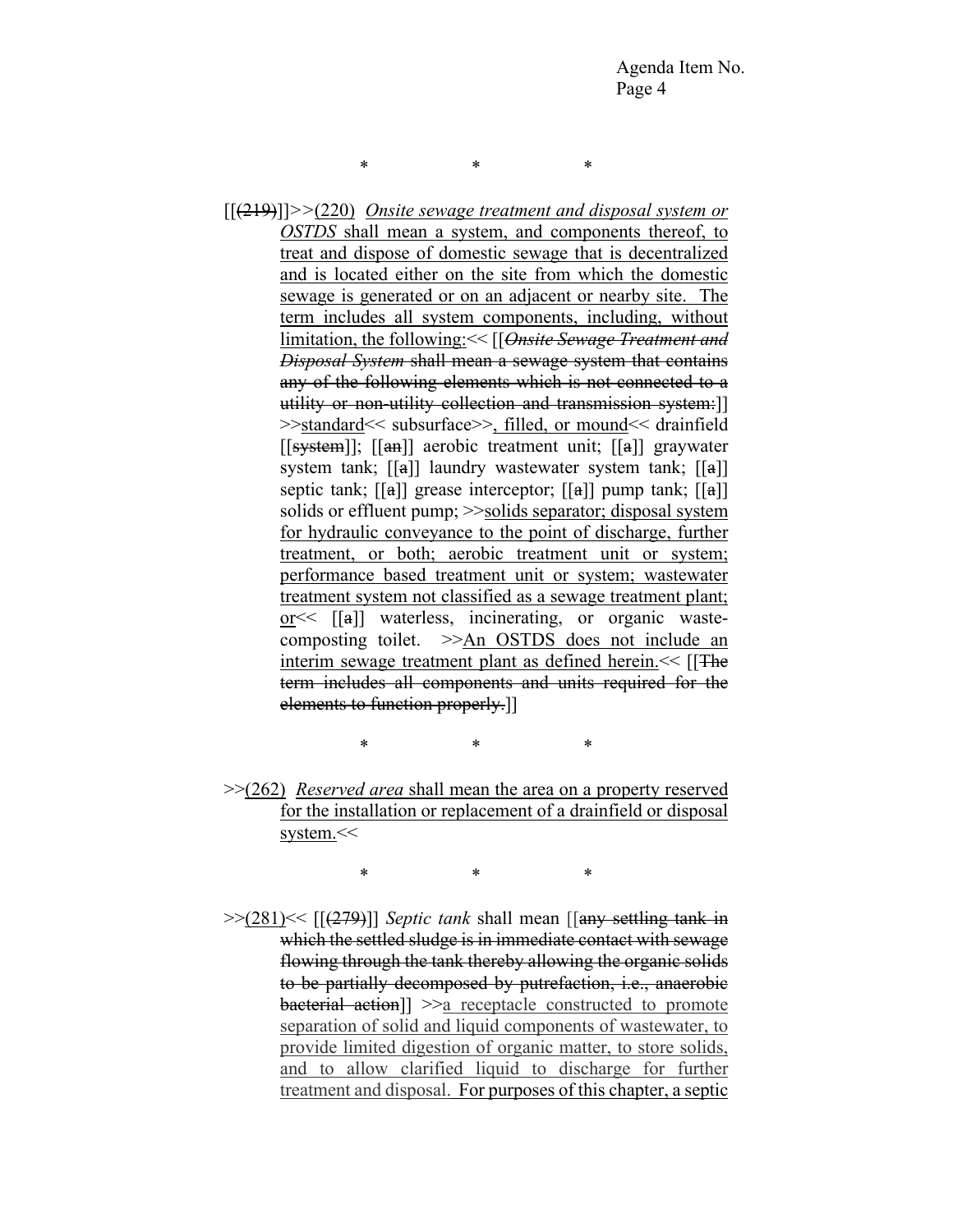tank is classified as an onsite sewage treatment and disposal system (OSTDS)<<.

\* \* \*

>>(289)<< [[(287)]] *Site plan* shall mean a drawing having a scale sufficient to provide the following information: >>property lines, relevant rights-of-way, and location  $\leq$  [[Location]] of all proposed or existing buildings, [[septic tanks]] >>OSTDSs<<, utility easements, fences, walls, parking areas, driveways, access roads, setbacks, and any other site development.

\* \* \*

>>(333)<< [[(331)]] *Underground storage facility* shall mean a tank, pipe, vessel or other container, or any combination of the foregoing, used or designed to be used for the underground storage or underground transmission of hazardous materials[[<del>, including</del>]]>>. This definition  $includes, \leq but \geq is \leq not limited to \geq < \leq line leak$ detectors>>;<<[[,]] monitoring wells>>;<<[[,]] continuous automatic leak detection systems>>;<< and secondary containment system associated therewith  $[\frac{1}{2}, \frac{1}{2}]$ >. This definition excludes:  $\leq$  hydraulic lift systems $\geq$ ;  $\leq$ [[,]] oil-water separators>>:<<[[, excluding]] sanitary sewers[[, septic tanks, septic tank drainfields,  $] >>$ ; OSTDSs; << the primary pipeline transmitting jet fuel from Port Everglades to Homestead Air Base>>;<< $[[,]]$  and any other primary pipeline transmitting hazardous materials from one  $[[(1)]]$ county to another county. Underground storage facilities have ten (10) percent or more of their total volume below the surface of the ground.

\* \* \*

**Section 3.** Section 24-15 of the Code of Miami-Dade County, Florida, is hereby

amended to read as follows:

#### **Section 24-15.** - **Plan approval required.**

(1) *Intent*. It is the intent and purpose of this section to require that all new facilities, equipment and processes constructed or operated after the dates delineated in >>section<<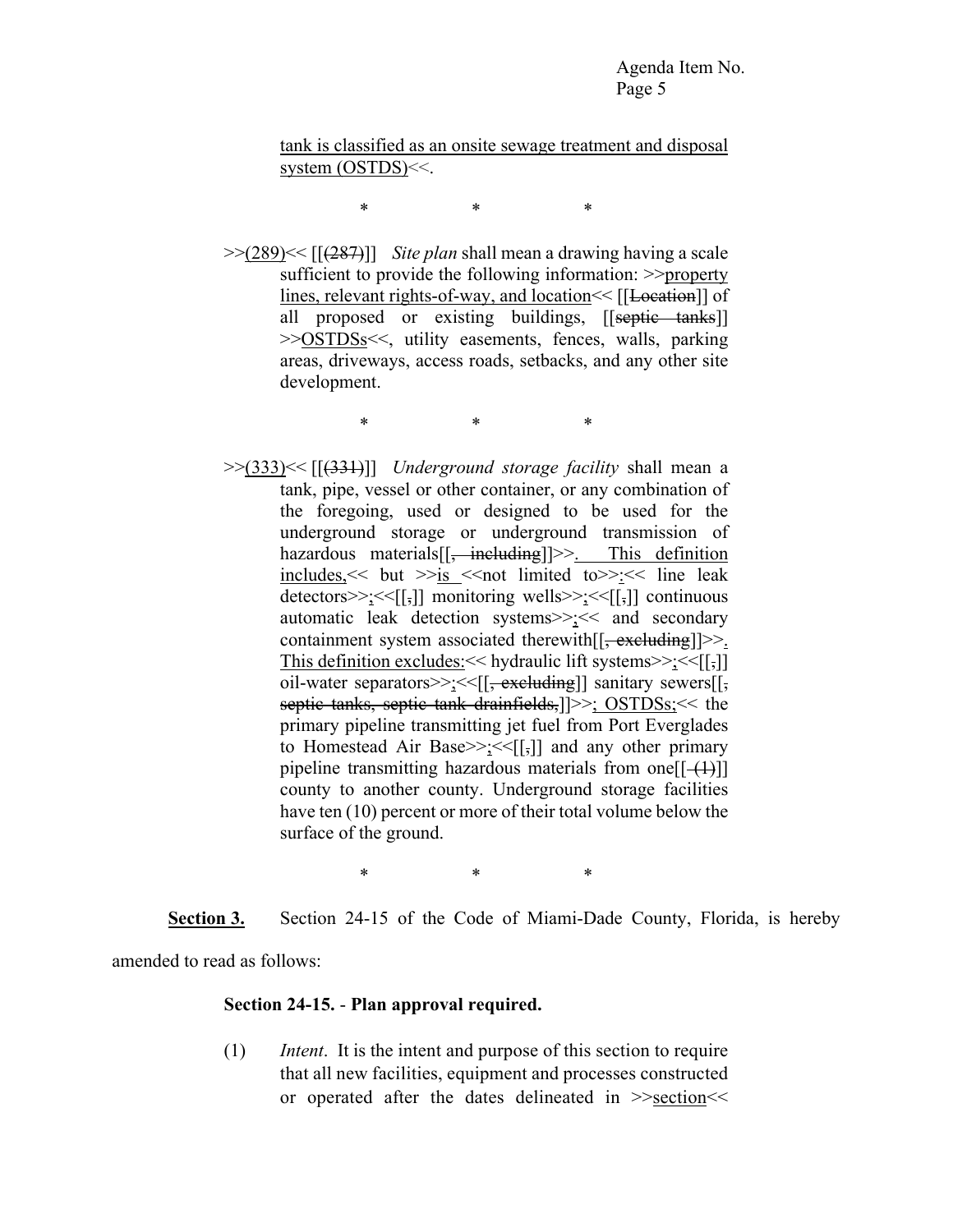$[$ [Section]] 24-4 >>or as otherwise provided in this chapter<< shall comply with the requirements herein contained, and that any enlargement, expansion>>,<< or addition to existing facilities also shall comply with the requirements herein contained. Any building permit issued by the County or a municipality in violation of the provisions of this chapter is hereby determined to be void.

\* \* \*

- >>(7) *Onsite Sewage Treatment and Disposal Systems (OSTDSs).*
	- (a) On and after January 1, 2023, it shall be unlawful for any person to install a new OSTDS or replace an entire existing OSTDS without first obtaining the prior written approval of the Director pursuant to section 24-42.7.
	- (b) On and after January 1, 2023, no building permit or equivalent approval having the effect of approving a new OSTDS or replacement of an entire existing OSTDS shall be issued by the County or any municipality without first obtaining the prior written approval of the Director pursuant to section 24-42.7.
	- (c) For the purposes of this section, replacement of both the septic or treatment tank and either the drainfield or other disposal system shall constitute replacement of the entire existing OSTDS.<<

**Section 4.** Section 24-28 of the Code of Miami-Dade County, Florida, is hereby amended to read as follows:

#### **Sec. 24-28. - Nuisances injurious to health (sanitary nuisances).**

(1) The following conditions existing, permitted, maintained, kept or caused by any individual, municipal organization or corporation, governmental or private, shall constitute a sanitary nuisance:

\* \* \*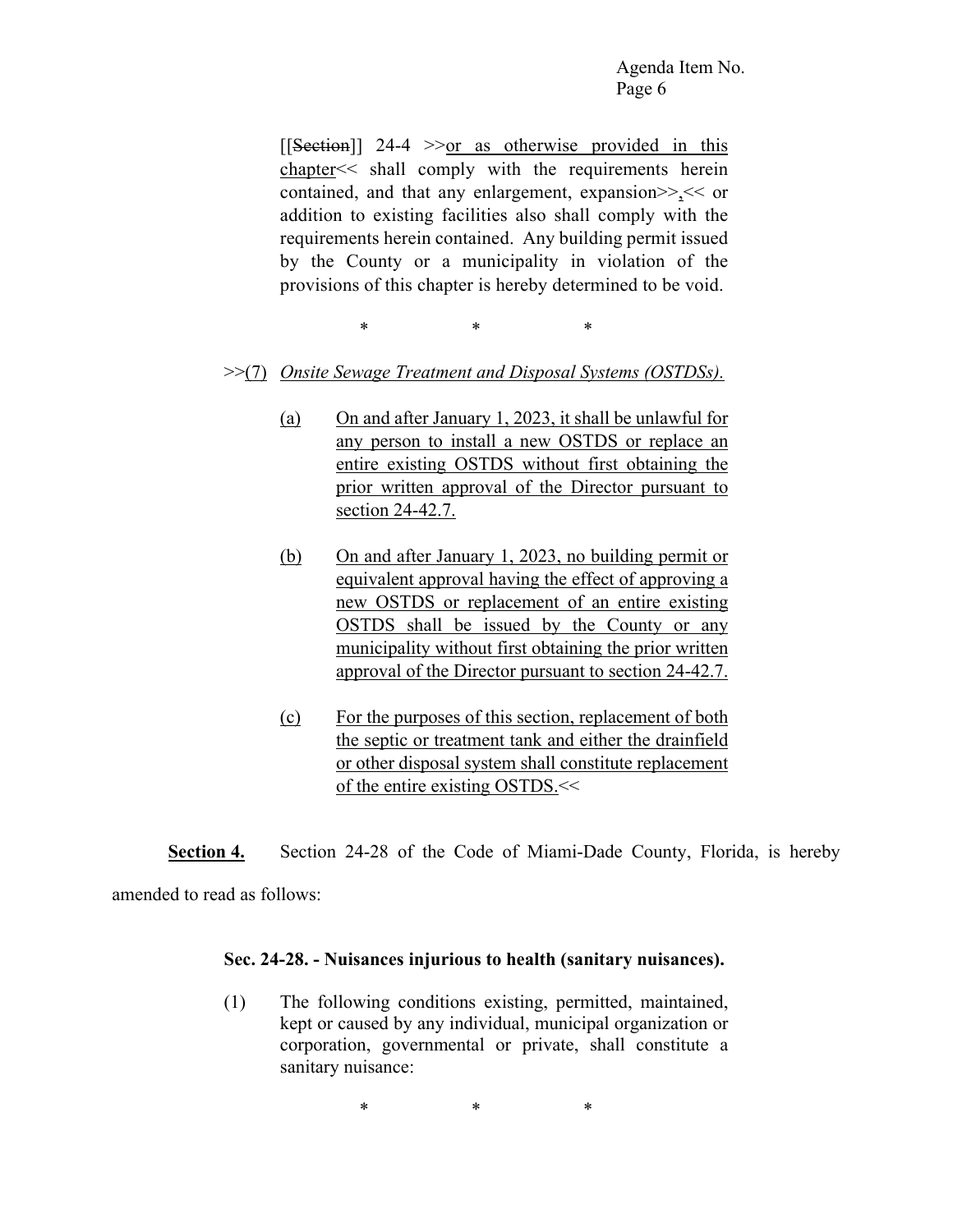- (b) Improperly built or maintained>>, overflowing, breached, or leaking OSTDS << [[septic tanks]], water closets>>,<< or privies.
- (c) Discharging, or allowing the discharge of>>, OSTDS<< [[septic tank]] pump-out wastes into streams,  $[[\Theta]$  surface waters  $>><sub>2</sub> << [[\Theta]$ underground aquifers $>><$  [[or into]] ditches, drainage structures>>,<< or on the ground surface.

\* \* \*

**Section 5.** Section 24-42.7 of the Code of Miami-Dade County, Florida, is hereby

created to read as follows:

# **>>Sec. 24-42.7. – Onsite Sewage Treatment and Disposal Systems (including, without limitation, septic tank systems).**

- (1) *Purpose and intent.* The purpose and intent of this section is to safeguard public health, safety, and welfare and protect water quality by setting minimum requirements and standards for onsite sewage treatment and disposal systems as defined in this chapter.
- (2) *OSTDS types and standards; definitions*. OSTDSs are classified into the following types and contain the following features for purposes of this chapter:
	- (a) *Type 1 OSTDS* shall mean a standard or conventional onsite sewage treatment and disposal system designed consistent with section 62-6.008, Florida Administrative Code, that is not otherwise defined herein as a Type 2, 3 or 4 OSTDS. A Type 1 OSTDS does not require a remote telemetry unit. No new or replacement of an entire existing OSTDS may be a Type 1 OSTDS.
	- (b) *Type 2 OSTDS* shall mean an onsite sewage treatment and disposal system that is equipped with a remote telemetry unit and that produces an effluent that, prior to reaching the drainfield or disposal system, complies with Secondary Treatment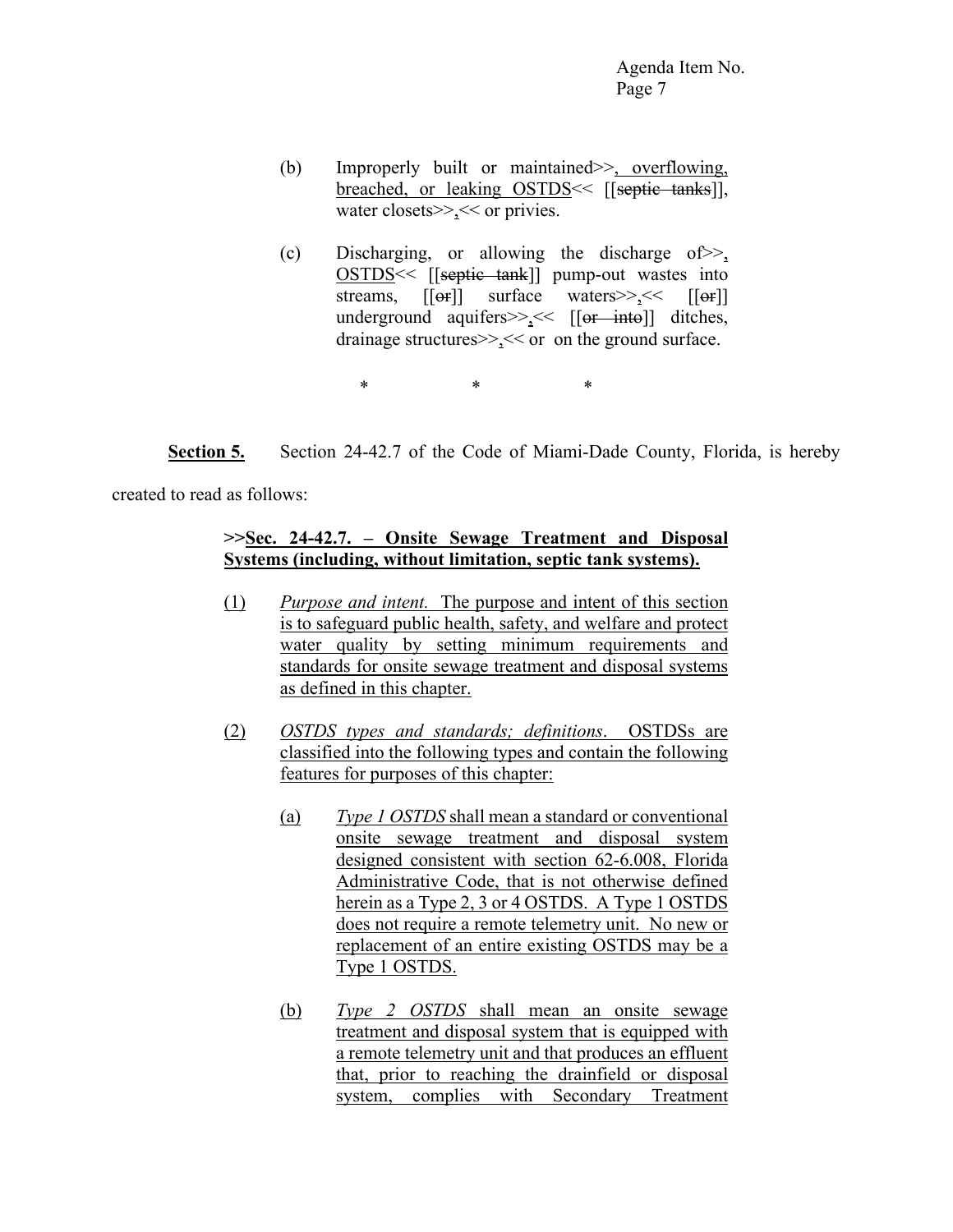Standards established in chapter 62-6, Florida Administrative Code.

- (c) *Type 3 OSTDS* shall mean an onsite sewage treatment and disposal system that is equipped with a remote telemetry unit and produces an effluent that, prior to reaching the drainfield or disposal system, complies with Advanced Secondary Treatment Standards established in chapter 62-6, Florida Administrative Code.
- (d) *Type 4 OSTDS* shall mean an onsite sewage treatment and disposal system that is equipped with a remote telemetry unit and produces an effluent that, prior to reaching the drainfield or disposal system, complies with the Florida Keys nutrient reduction treatment standards established in chapter 62-6, Florida Administrative Code.
- (e) A remote telemetry unit equipped for a Type 2, 3, or 4 OSTDS shall provide operational status of the system at a frequency of no less than 15 minutes. Operational status shall include, at a minimum, signal and connectivity, back-up battery, power, mechanical equipment, liquid levels, warnings, and alarms.<<
- (3) *General Requirements*. The following requirements shall apply to all OSTDSs:
	- (a) No person shall cause, let, or permit an OSTDS to violate the water pollution standards set forth in section 24-42.
	- (b) No person shall install a new OSTDS, or replace an existing OSTDS in whole or in part, if an approved public gravity sanitary sewer or approved sanitary sewer force main is available and operative in a public right-of-way or easement abutting the property in accordance with section 24-43.1(7).
	- (c) It shall be unlawful for any person to use, operate, or maintain an OSTDS that:
		- (i) Causes a nuisance or sanitary nuisance as set forth in sections 24-5 or 24-28; or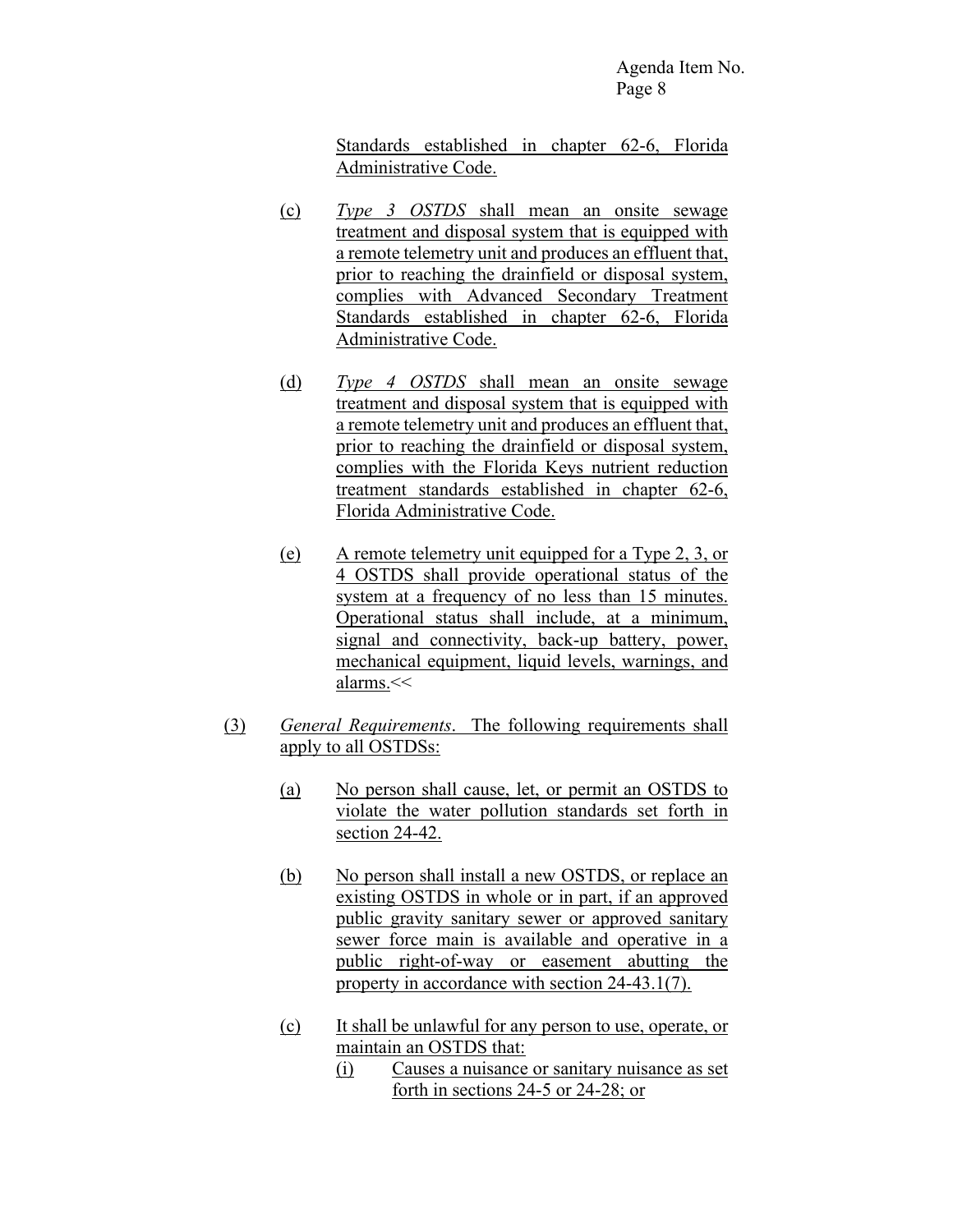- (ii) Was installed on or after January 1, 2023, and fails to comply with the applicable effluent standards pursuant to this section; or
- (iii) Was installed on or after January 1, 2023, and has not been installed in conformance with plans approved by the Director; or
- (iv) Was installed on or after January 1, 2023, and is not operated in conformance with plans approved by the Director.
- (d) Nothing in this section shall be construed to preclude temporary measures, such as pumping and hauling of sewage, that are necessary to prevent or correct a sanitary nuisance.
- (4) *Registration required*.
	- (a) On and after January 1, 2023, as part of the plan approval process required by section 24-15 for a new OSTDS or replacement of an entire existing OSTDS, the new or replacement OSTDS shall be registered with the Department in the name of the property owner on a form acceptable to the Director.
	- (b) An OSTDS that was installed prior to January 1, 2023, and which has not otherwise been registered pursuant to subsection (a), shall be registered with the Department on a form acceptable to the Director by January 1, 2024.
- (5) *Standards and procedures governing installation of an OSTDS*. On and after January 1, 2023, the installation of a new OSTDS or replacement of an entire existing OSTDS shall comply with the following:
	- (a) *Approval required*.
		- (i) Prior to installation, an approval shall be obtained from the Department. Such approval may be obtained as part of the review of an application for building or other development permit.
		- (ii) Applications for approval shall be submitted to the Department on a form acceptable to the Director and shall include, at a minimum, engineering reports and plans that have been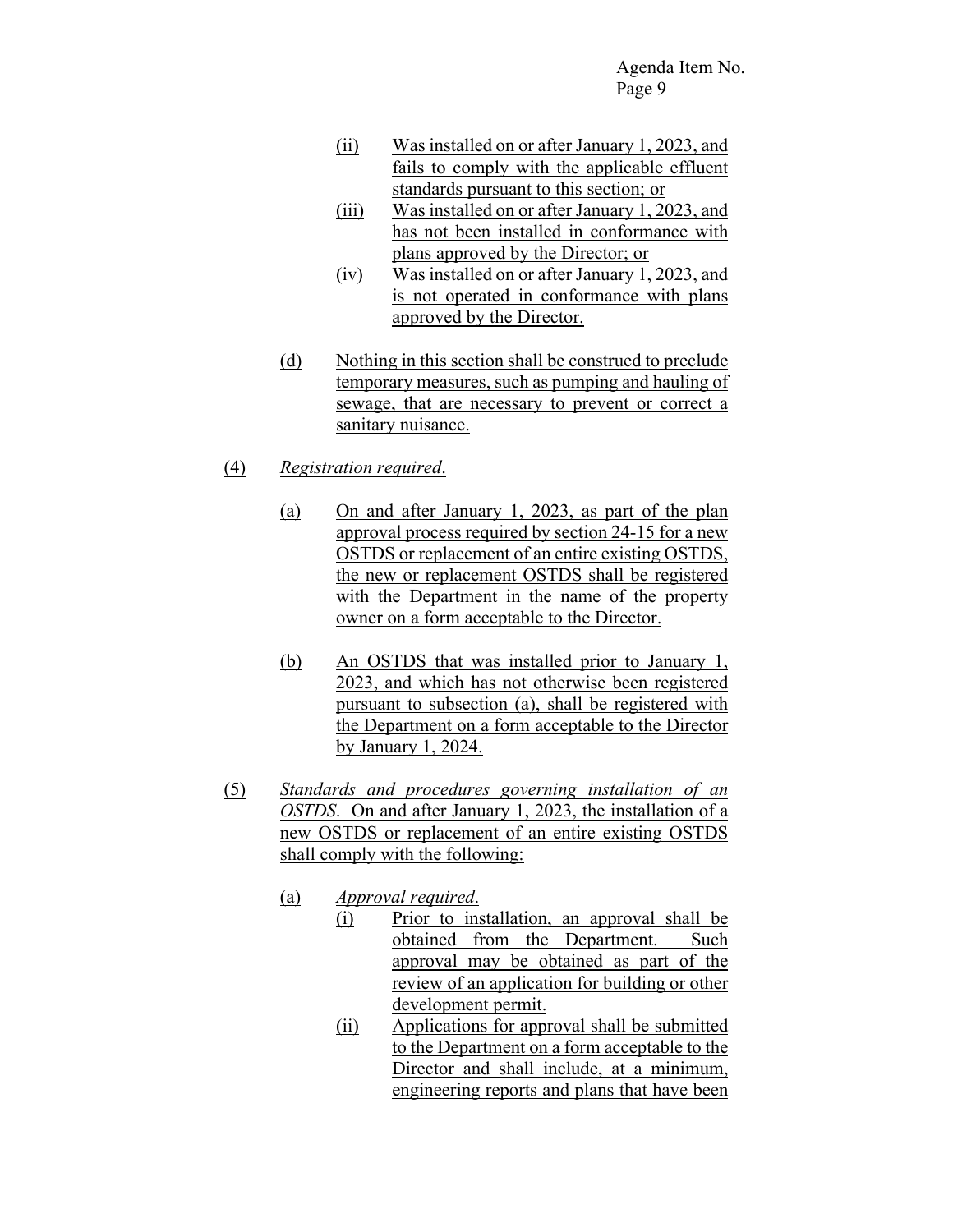signed and sealed by a professional engineer licensed in the State of Florida.

- (iii) The Director may issue the approval only upon demonstration that the applied-for OSTDS complies with the requirements of this section, as well as other applicable requirements of this chapter.
- (iv) The Department shall charge such fees for its review as may be established by implementing order approved by the Board of County Commissioners.
- (b) *General requirements applicable to the installation of all new OSTDS and replacements of an entire existing OSTDS.*
	- (i) Each OSTDS shall comply with sections 24- 42.6, 24-43, and 24-43.1.
	- (ii) Treatment units shall be certified by NSF International Standard/American National Standard (NSF/ANSI) as 40-2013, 245-2013, or 350-2013, latest edition, or shall have an equivalent certification by a third party approved by the Director.
	- (iii) Each OSTDS, including the reserved area, shall be located no less than 100 feet from any surface water body. This minimum distance shall not apply to replacement of systems installed prior to January 1, 2023, when site conditions and physical constraints prohibit compliance with the minimum distance, provided that the existing distance from any surface water body shall not be reduced.
	- (iv) Where public water is not available, each OSTDS, including the reserved area, shall be located no less than 50 feet from all property lines. This minimum distance shall not apply to replacement of systems installed prior to January 1, 2023, when site conditions and physical constraints prohibit compliance with the minimum distance, provided that the existing distance from all property lines shall not be reduced.
	- (v) Each OSTDS shall serve only one lot.
		- 1. Sharing of OSTDSs by buildings or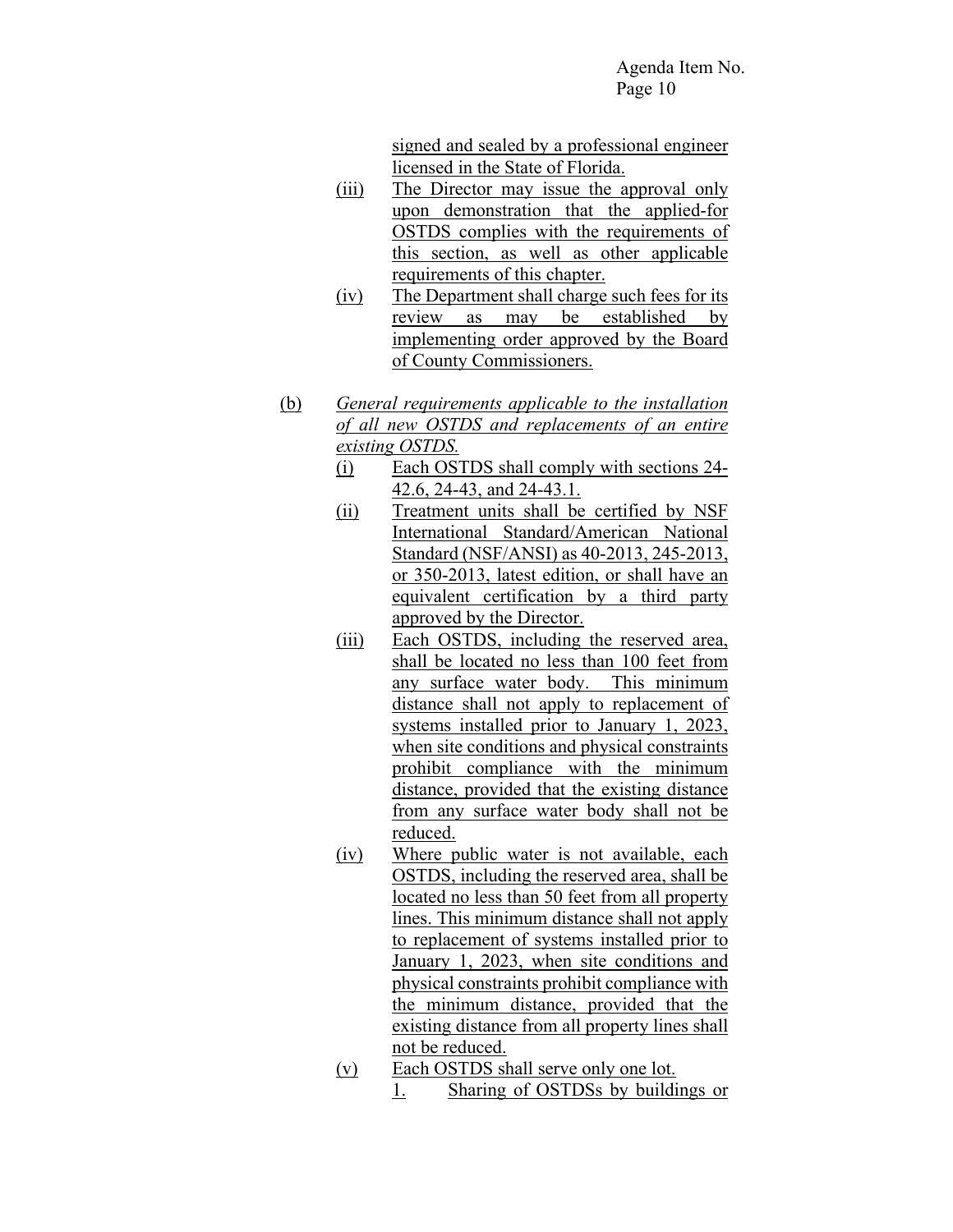other users on separate lots is prohibited. For purposes of this section, lots that are joined by a unity of title shall be treated as a single lot, but lots joined by a declaration of restrictive covenants in lieu of unity of title shall be treated as separate lots.

- 2. An OSTDS that was installed prior to January 1, 2023, and that serves two or more lots may remain, but if the entire existing OSTDS is replaced, then each parcel shall be required to be individually served by an OSTDS that complies with this section.
- (vii) The bottom of the drainfield or other disposal system shall be designed and installed no less than 36 inches above the wet season high water table as of the date of approval pursuant to this section. For purposes of this paragraph, the wet season high water table shall be the highest water level determined by either site-specific seasonal high water table soil indicators or the latest wet season high water table maps, which shall be maintained on file with the Department.
- (c) *OSTDS requirements based on type of development.* The following standards shall govern the use of an OSTDS based on the type of development.
	- (i) For purposes of calculating the maximum domestic sewage flow set forth in subparagraphs  $(ii)-(v)$  below, sewage flow and loading shall be based on the unit flows set forth in section 24-43.1(5). However, notwithstanding any provision to the contrary, the foregoing calculation shall not be construed to determine any sewage flow rate calculations required by chapter 62-6, Florida Administrative Code, or other applicable laws; for example, the OSTDS shall be designed to meet the applicable unit flows for sewage flow and loading established in chapter 62-6, Florida Administrative Code, regardless of whether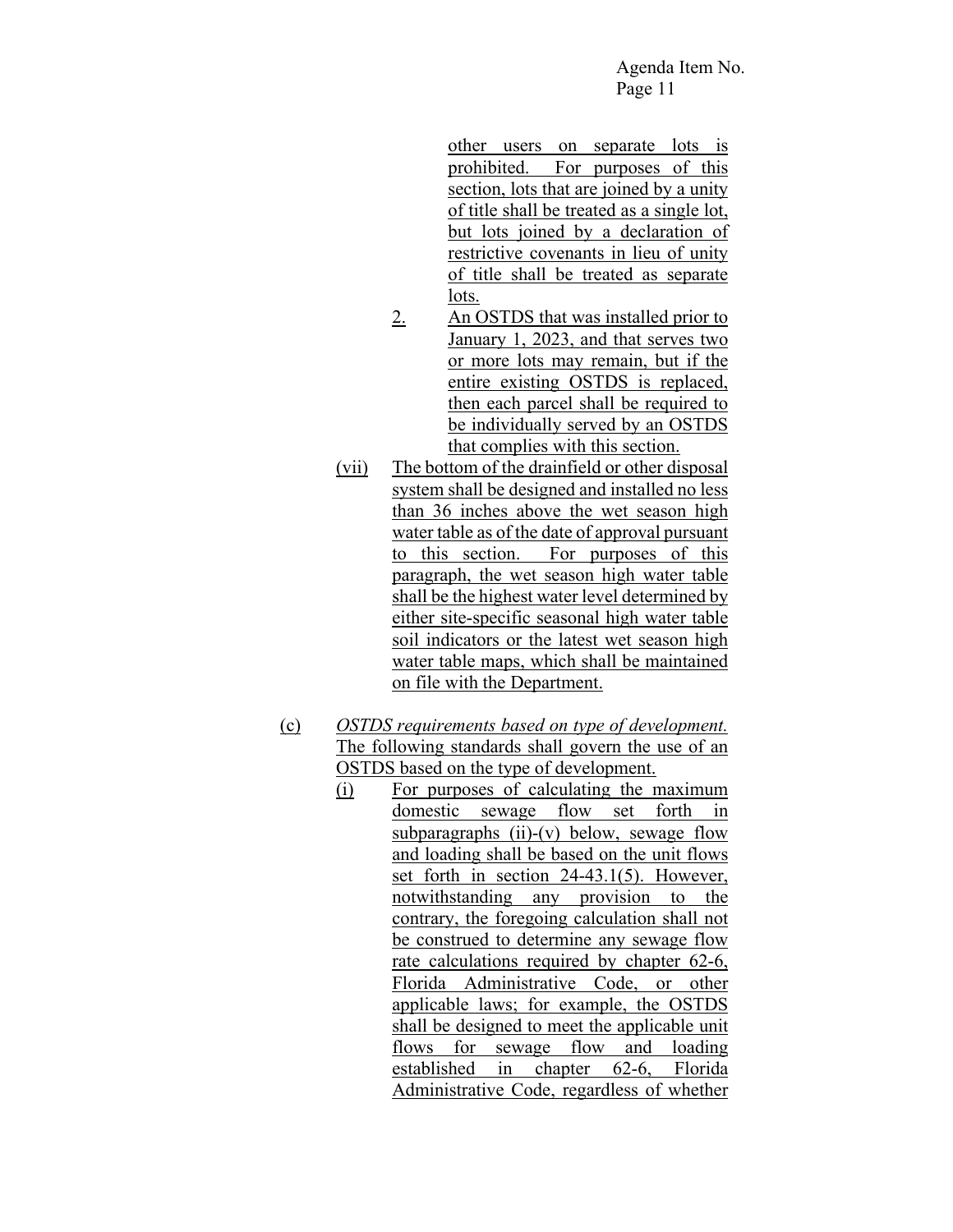the calculation pursuant to chapter 62-6 results in a different unit flow than that calculated pursuant to section 24-43.1(5).

- (ii) Single-family and duplex residences that do not generate a liquid waste other than domestic sewage and that meet the following criteria shall install a Type 2, 3, or 4 OSTDS:
	- 1. Domestic sewage flow does not exceed 500 gallons per day; and
	- 2. Minimum distance between any surface water body and the OSTDS, including reserved areas, is at least 1,000 feet; and
	- 3. The residence is served or to be served by public water; and
	- 4. The residence is located outside of all wellfield protection areas; and
	- 5. Domestic sewage loading does not exceed 500 gallons per day per unsubmerged acre.
- (iii) Single-family and duplex residences that do not meet the criteria set forth above shall install a Type 3 or 4 OSTDS.
- (iv) Multi-family residences and other uses that meet the following criteria shall install a Type 3 or 4 OSTDS:
	- 1. Domestic sewage flow does not exceed 1,000 gallons per day; and
	- 2. Minimum distance between any surface water body and the OSTDS, including reserved areas, is at least 1,000 feet; and
	- 3. The use is served or to be served by public water; and
	- 4. The use is located outside of all wellfield protection areas; and
	- 5. Domestic sewage loading does not exceed 500 gallons per day per unsubmerged acre.
- (v) All other uses shall install a Type 4 OSTDS.
- (vi) The infiltrative surface area of the drainfield or disposal system shall be sized as a standard subsurface drainfield system or larger as established in chapter 62-6, Florida Administrative Code, unless the Director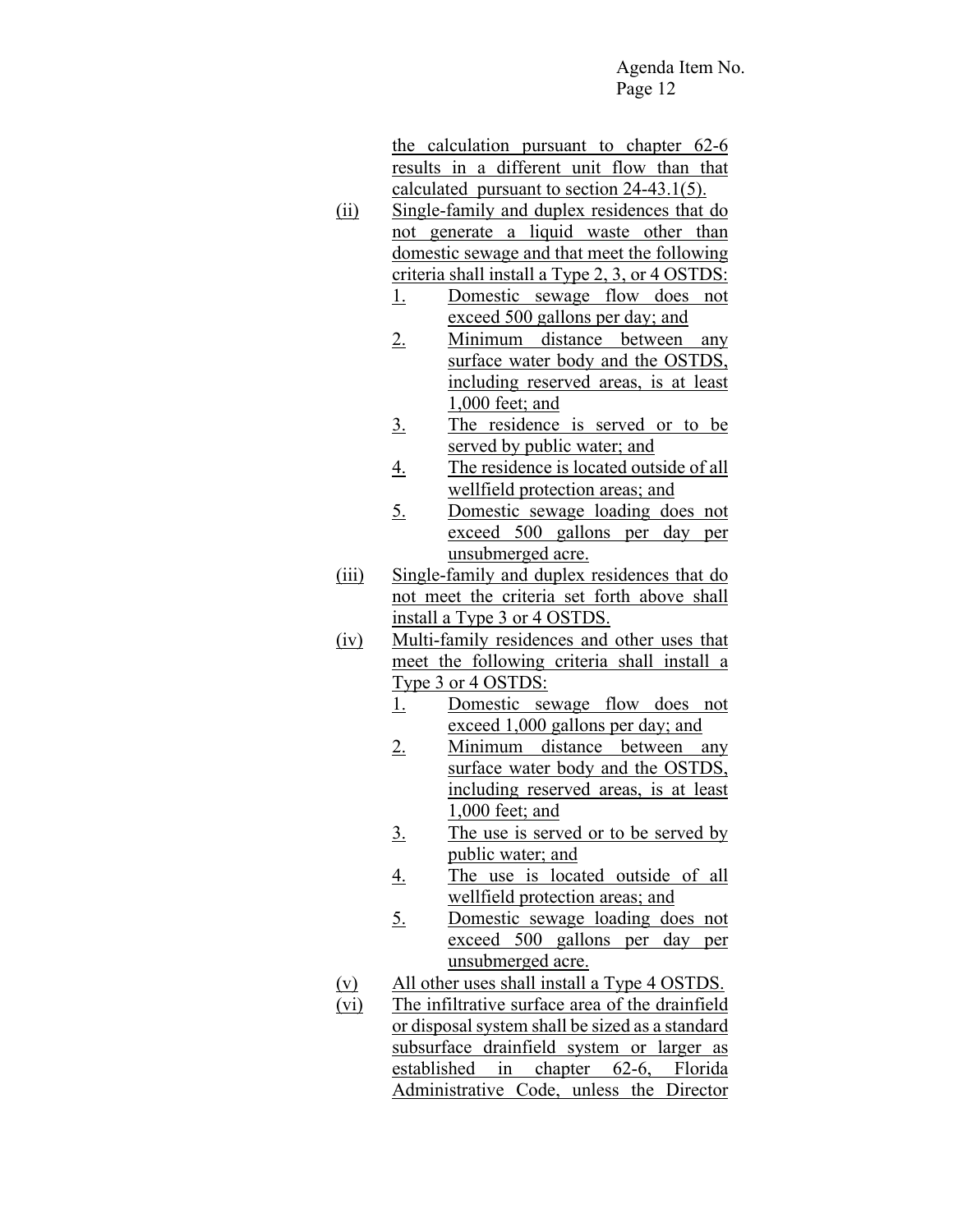approves a reduction in infiltrative surface area upon a finding that the following criteria are met:

- 1. The OSTDS with the infiltrative surface area reduction complies with chapter 62-6; and
- 2. Plans and calculations signed and sealed by a professional engineer licensed in the State of Florida demonstrate that, even with the reduced infiltrative area, the OSTDS provides overall pollutant reduction that is equal to or greater than an OSTDS with a standard infiltrative surface area.
- (vii) An OSTDS may utilize an in-ground nitrogen-reducing biofilter (INRB) to comply with the requirements of subparagraph (vi).
- (6) *Administrative adjustments authorized.*
	- (a) Notwithstanding any provision to the contrary, the Director is authorized to approve an OSTDS that:
		- (i) Discharges an effluent that, prior to reaching the drainfield or disposal system, is in compliance with the OSTDS Type required in paragraph (5)(c) above; or
		- (ii) Produces concentrations of applicable constituents (e.g., CBOD5, TSS, TN, and TP) after reaching the drainfield or disposal system, but prior to reaching the groundwater, that are equal to or lower than the concentrations that would result from the OSTDS Type required in paragraph  $(5)(c)$ above.
	- (b) Applications for approval of administrative adjustments shall be submitted to the Department on a form acceptable to the Director and shall include, at a minimum, modeling, plans, and calculations in an engineering report signed and sealed by a professional engineer licensed in the State of Florida demonstrating that the proposed OSTDS complies with all applicable requirements.
- (7) *Conflicts with other regulations.* In the event of a conflict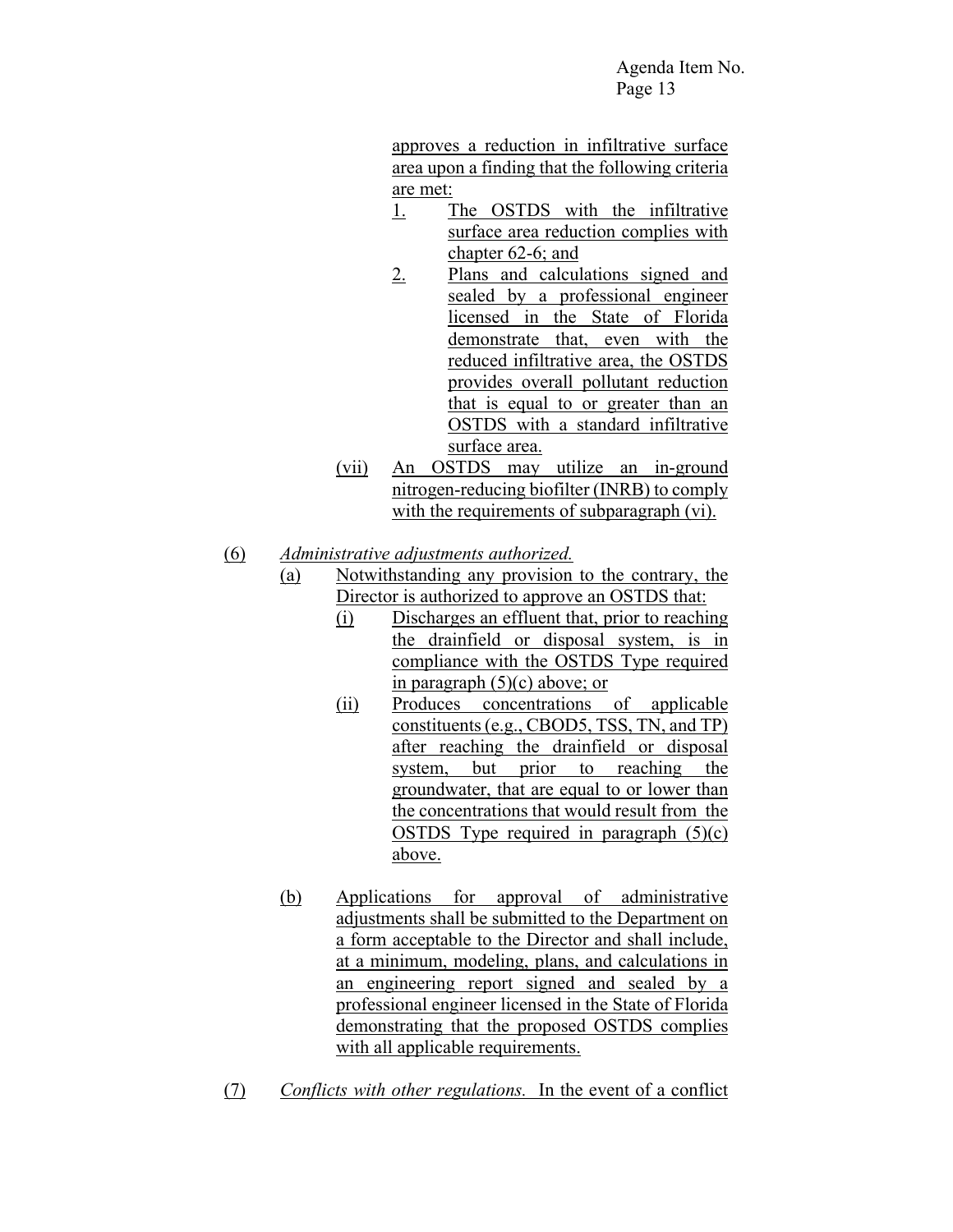with section 32-7 or any other provision of this code, this section shall govern. It is provided, however, that nothing in this section shall be construed to supersede any additional or more restrictive requirements in federal or state law.<<

**Section 6.** Section 24-43.1 of the Code of Miami-Dade County, Florida, is hereby

amended to read as follows:

## **Sec. 24-43.1. - Liquid waste disposal and potable water supply systems.**

\* \* \*

(3) Notwithstanding any provision of this  $[ [Code]] \geq 2$  code to the contrary<<, no County or municipal officer, agent, employee>>,<< or >>board<<[[Board]] shall approve, grant or issue any building permit, certificate of use >>or<< [[and]] occupancy (except for changes in ownership >>for facilites that do not require an operating permit pursunt to section 24-18<<), municipal occupational license (except for changes in ownership >>for facilites that do not require an operating permit pursunt to section 24-18<<), platting action (final plat, waiver of plat or equivalent municipal platting action)>>,<< or zoning action (district boundary change, unusual use, use variance or equivalent municipal zoning action) for any residential land use served or to be served by  $\gg$ an OSTDS  $\ll$  [[a septic tank]] or any source of potable water supply until the County or municipal officer, agent, employee $>>$ ,  $<<$  or  $>>$ board $<<$  [[Board]] affirmatively determines that the residential land use will comply with  $\ge$  section 24-42.7 and  $\le$  one  $[[(+)]]$  or more of the requirements as set forth in  $[$ [Sections 24-43.1(3)(a), (b), (c),  $(d)$ , (e), and (f) and Section]  $\ge$  paragraphs (a), (b), (c), (d), (e), and (f) below and in section  $\leq 24-43.2(1)$  [[of this Code]], and, additionally, that the property is not within a feasible distance for a public water main or public sanitary sewers.

> Furthermore, notwithstanding any provision of this Code, no person shall construct, utilize, operate, occupy or cause, allow, let, permit or suffer to be constructed, utilized, operated or occupied any residential land use served or to be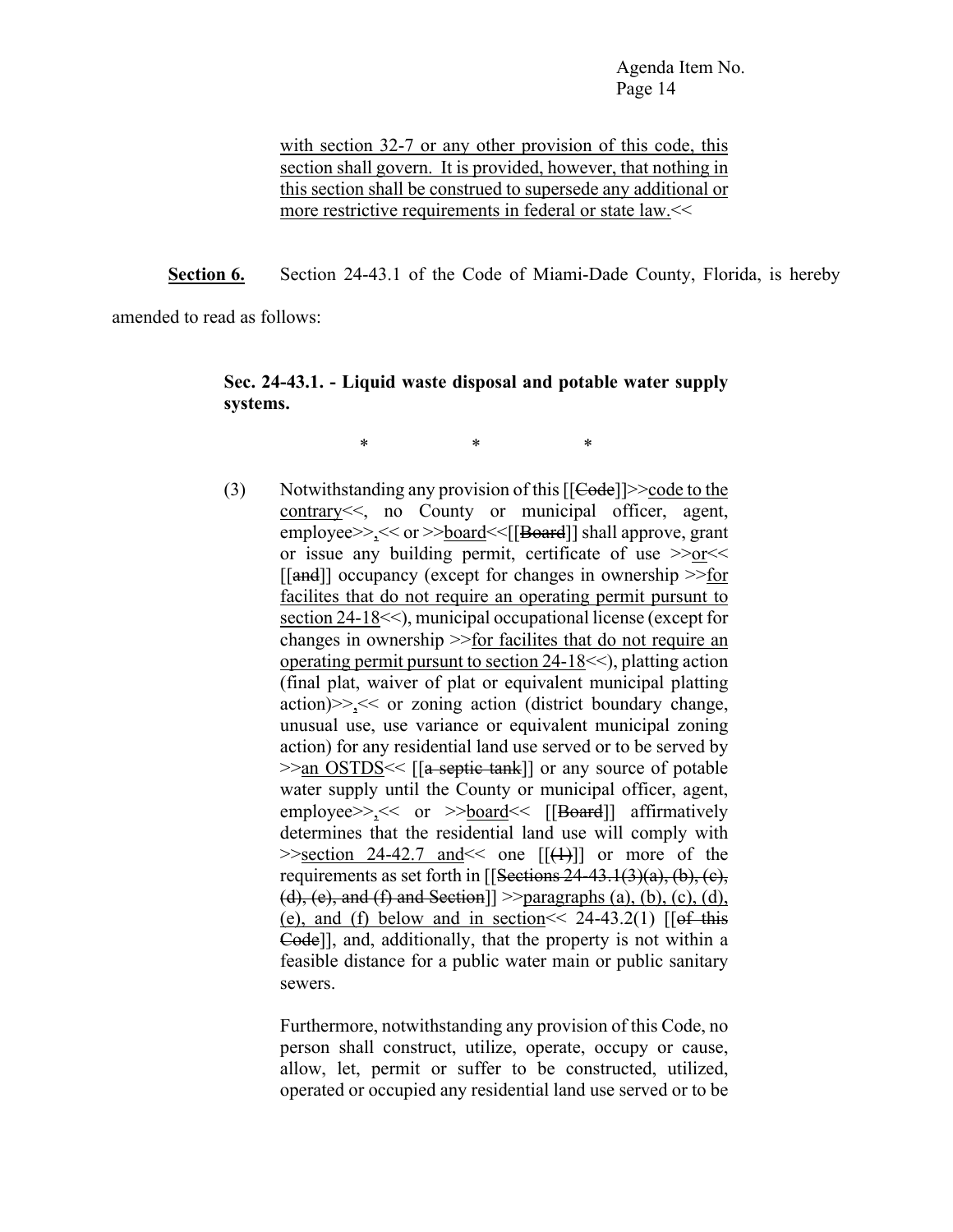served by >>an OSTDS << [[a septic tank]] or any source of potable water supply until the >>affirmative determination required by the foregoing provision has been made<< [[County or municipal officer, agent, employee or Board affirmatively determines that the residential land use will comply with one (1) or more of the requirements set forth in Sections  $24-43.1(3)(a)$ , (b), (c), (d), (e) and (f) and Section 24-43.2(1) of this Code, and, additionally, that the property is not within a feasible distance for a public water main or public sanitary sewers]].

\* \* \*

(4) Notwithstanding any provision of this  $[ [Code]] > \text{code to}$ the contrary<<, no County or municipal officer, agent, employee>>><< or >>board<< [[Board]] shall approve, grant or issue any building permit, certificate of use >>or<<  $\lfloor \lceil \text{and} \rceil \rfloor$  occupancy (except for changes in ownership  $\geq \underline{\text{for}}$ facilites that do not require an operating permit pursuant to section 24-18<<), municipal occupational license (except for changes in ownership >>for facilites that do not require an operating permit pursuant to section 24-18<<), platting action (final plat, waiver of plat>>,<< or equivalent municipal platting action)>>,<< or zoning action (district boundary change, unusual use, use variance>>,<< or equivalent municipal zoning action) for any nonresidential land use served or to be served by any source of potable water supply  $\gg$  or an OSTDS  $\ll$  [[and a septic tank]] without obtaining the prior written approval of the Director >>pursuant to this paragraph << [[or the Director's designee]].

> Furthermore, notwithstanding any provision of this Code, no person shall construct, utilize, operate, occupy, or cause, allow, let, permit or suffer to be constructed, utilized, operated or occupied any nonresidential land use served or to be served by any source of potable water >>or an OSTDS<< [[and a septic tank]] without obtaining the prior written approval of the Director  $\gg$  pursuant to this paragraph <<<<ra>[[or the Director's designee]].

> The Director or the Director's designee shall issue the Director's or the Director's designee's written]] >>Written<< approval >>shall only be issued<< if >>it is demonstrated that<< the only liquid waste (excluding liquid wastes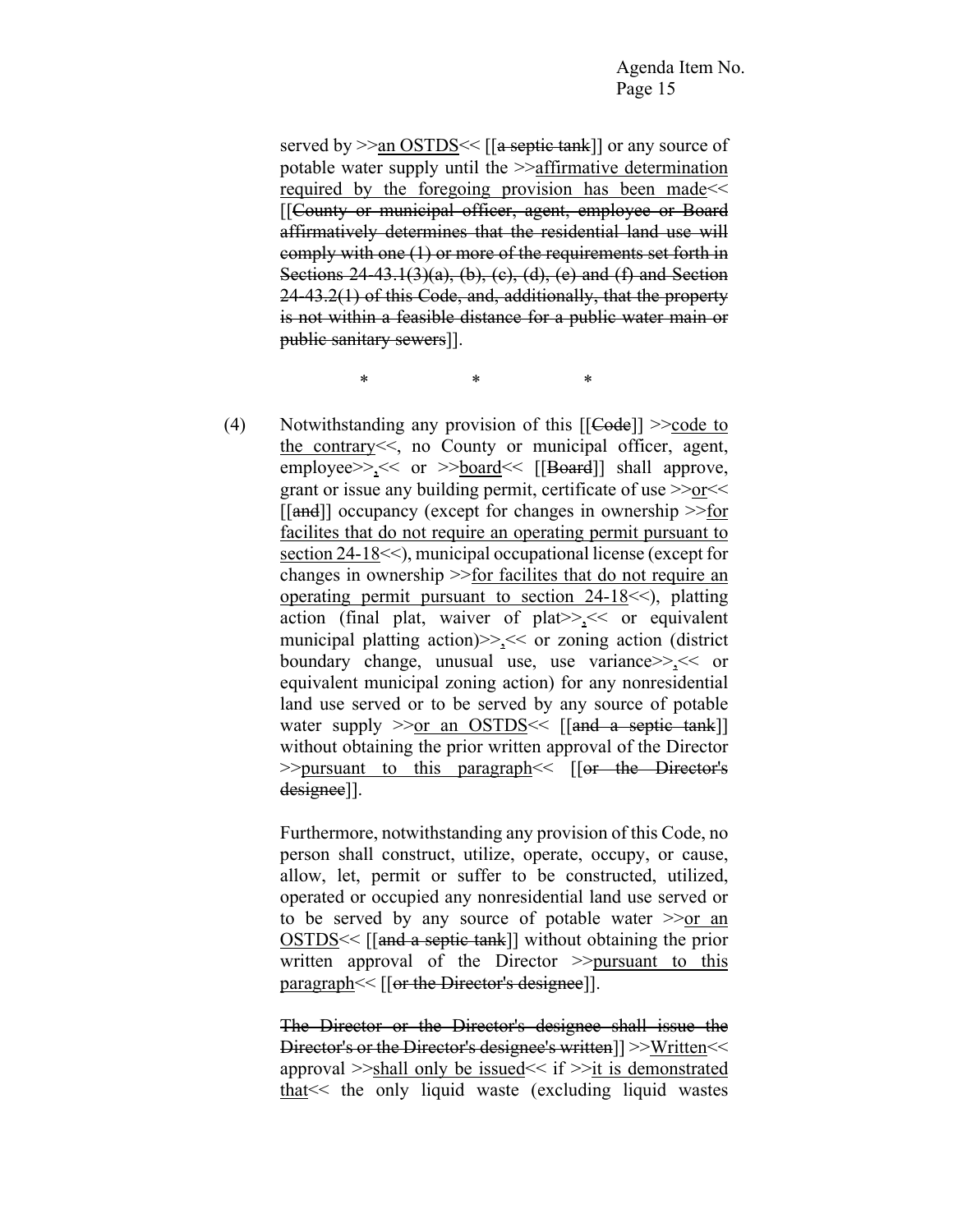associated with the processing of agricultural produce in agricultural packing houses and liquid wastes associated with >>an<< agricultural vehicle or, agricultural equipment maintenance facilities, stormwater and water used within a self-contained water recycling car wash facility, provided said facility does not backwash the recycling filters)  $[[\text{which}]] \gg \text{that}<< \text{shall}$  be generated, disposed of, discharged, or stored on the property shall be domestic sewage discharged into >>an OSTDS that complies with section 24-42.7 $\leq$  [[a septic tank and additionally]], that the property is not within a feasible distance for public water mains and public sanitary sewers, and only:

\* \* \*

**Section 7.** Section 2-114.1 of the Code of Miami-Dade County, Florida, is hereby

amended to read as follows:

## **Sec. 2-114.1. - Administrative review of takings and vested rights claims.**

- (a) *Documentation of claim*.
	- (1) Any applicant alleging that the Comprehensive Development Master Plan, as applied to a particular development order or action, constitutes or would constitute a temporary or permanent taking of private property or an abrogation of vested rights (taking or abrogation) $\geq$  << and any person or entity claiming a potential taking or abrogation under  $\gg$ chapter 24 or chapter<< [[Chapter]] 33 [[of this Code]]>>,<< must affirmatively demonstrate the legal requisites of the claim by exhausting the administrative remedy provided in this section.
		- (2) Claims of a taking or abrogation  $[\text{[of tested rights]}]$ are limited solely to extreme circumstances rising to the level of a potential denial of rights under the Constitutions of the United States and the State of Florida. The procedures provided herein for demonstrating such a taking or abrogation [[of vested] rights]] are not intended to be utilized routinely or frivolously, but only in the extreme circumstances described above.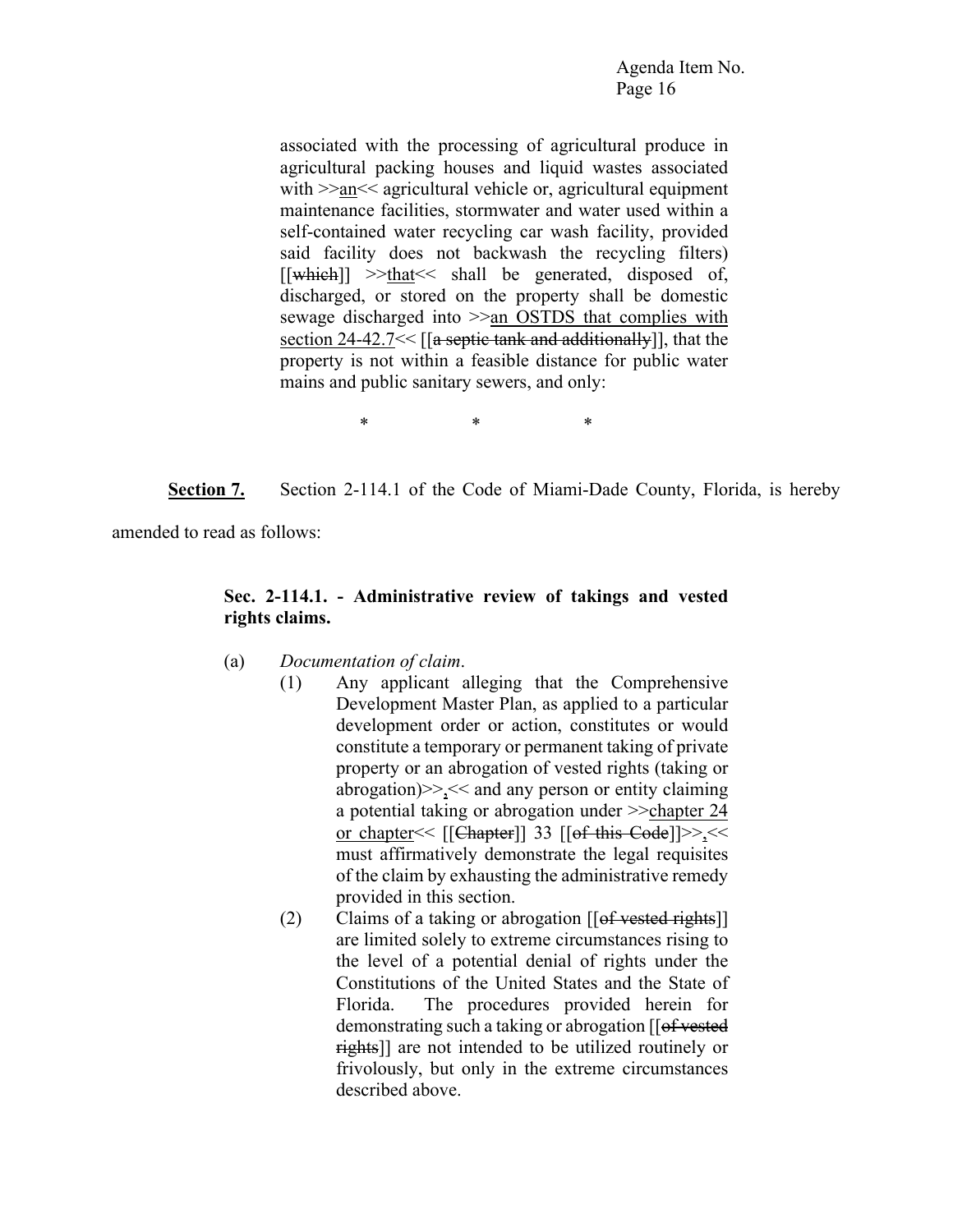- $>>(3)<<$  The claimant or the attorney for the claimant shall exercise due diligence in the filing and argument of any sworn statement, notice of invoking administrative remedy>>,<< or other claim for a taking or abrogation  $[[of<sub>vested</sub> rights]].$
- $\geq$   $(4)$   $\lt$  The signature of the claimant or the attorney for the claimant upon any document in connection with a claim of taking or abrogation  $[[of<sub>vested</sub> rights]]$ shall constitute a certificate that the person signing has read the document and that to the best of his knowledge it is supported by good grounds and that it has not been presented solely for delay.
- $>>(5)<<$  The claimant and the  $>>$ claimaint's  $<<$  attorney [[for the claimant]] shall have a continuing obligation throughout the proceedings to correct any statement or representation found to have been incorrect when made or which becomes incorrect by virtue of changed circumstances.
- $\gg$ (6) $<<$  If a claim [[of taking or abrogation of vested  $\frac{\text{right}}{\text{right}}$ ] is: (1) based upon facts that the claimant or the  $\ge$ -claimaint's  $\le$  attorney [[for the claimant]] knew or should have known were not true; or (2) frivolous or filed solely for the purposes of delay, the appropriate County board or agency shall make such a finding and may pursue any remedy or impose any penalty provided by law or ordinance.
- $\gg$ (7) All claims filed pursuant to this section shall be subject to payment of an administrative fee established by implementing order approved by the Board of County Commissioners.<<
- (b) *Definitions.*
	- (1) *Developmental permit defined.* For purposes of this section a "developmental permit" shall mean a developmental order or action which may be issued by an administrative official without the necessity of a hearing on the application for said developmental permit.
	- (2) *Developmental resolution defined.* For purposes of this section, a "developmental resolution" shall mean a developmental order or action which requires the approval of a County board or agency after a hearing on the application for said developmental resolution prior to its issuance.
	- (3) *Sworn statement defined.* For purpose of this section,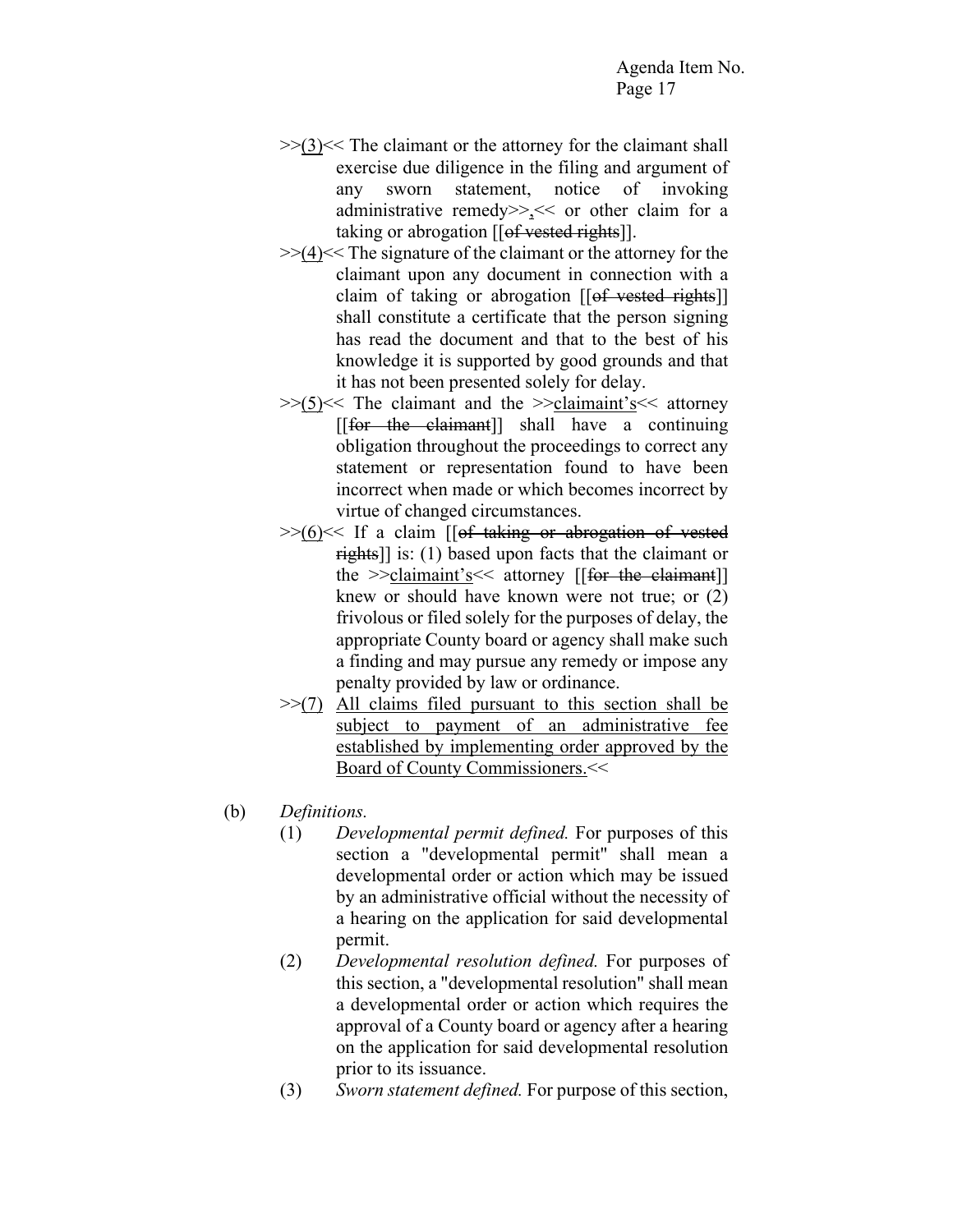"sworn statement" shall mean the sworn statement >>that is filed to initiate the taking or abrogation claim and includes<< [[described in Section 2- 114.1(a) together with]] all accompanying documents, witness lists, items>>,<< and things supporting the applicant's claim [[and an administrative fee established by administrative order of the County Manager to be approved by the Board of County Commissioners]].

- (c) *Invocation of administrative remedy.*
	- (2) Any applicant alleging that the action of the Board of County Commissioners or a Community Zoning Appeals Board upon an application for a zoning action under  $\ge$ -chapter  $\le$  [[Chapter]] 33 $\ge$ , or the action of the Board of County Commissioners or the Environmental Quality Control Board pursuant to chapter 24,<< would constitute a >>taking or abrogation<< [[temporary or permanent taking of private property or an abrogation of vested rights]] shall file a complete sworn statement with the Developmental Impact Committee Coordinator not later than  $>>45<<$  [[forty-five (45)]] days before the first hearing on the developmental resolution.

\* \* \*

- $>>(i)<<$  No oral testimony or written reports or documents in support of any argument that the denial of the developmental resolution would constitute a  $\ge$  taking or abrogation  $<<$ [[temporary or permanent taking of private property or would abrogate vested rights]] shall be considered as evidence at the public hearing unless the complete sworn statement has been timely filed pursuant to this paragraph[[; provided, however]]>>, except as provided herein.
- (ii) Notwithstanding any other provision to the contrary<<, [[that]] where >>the claimant<< [[an applicant]] has failed to timely file a sworn statement pursuant to this paragraph, the Board of County Commissioners, Environmental Quality Control Board, or any other board taking action on a developmental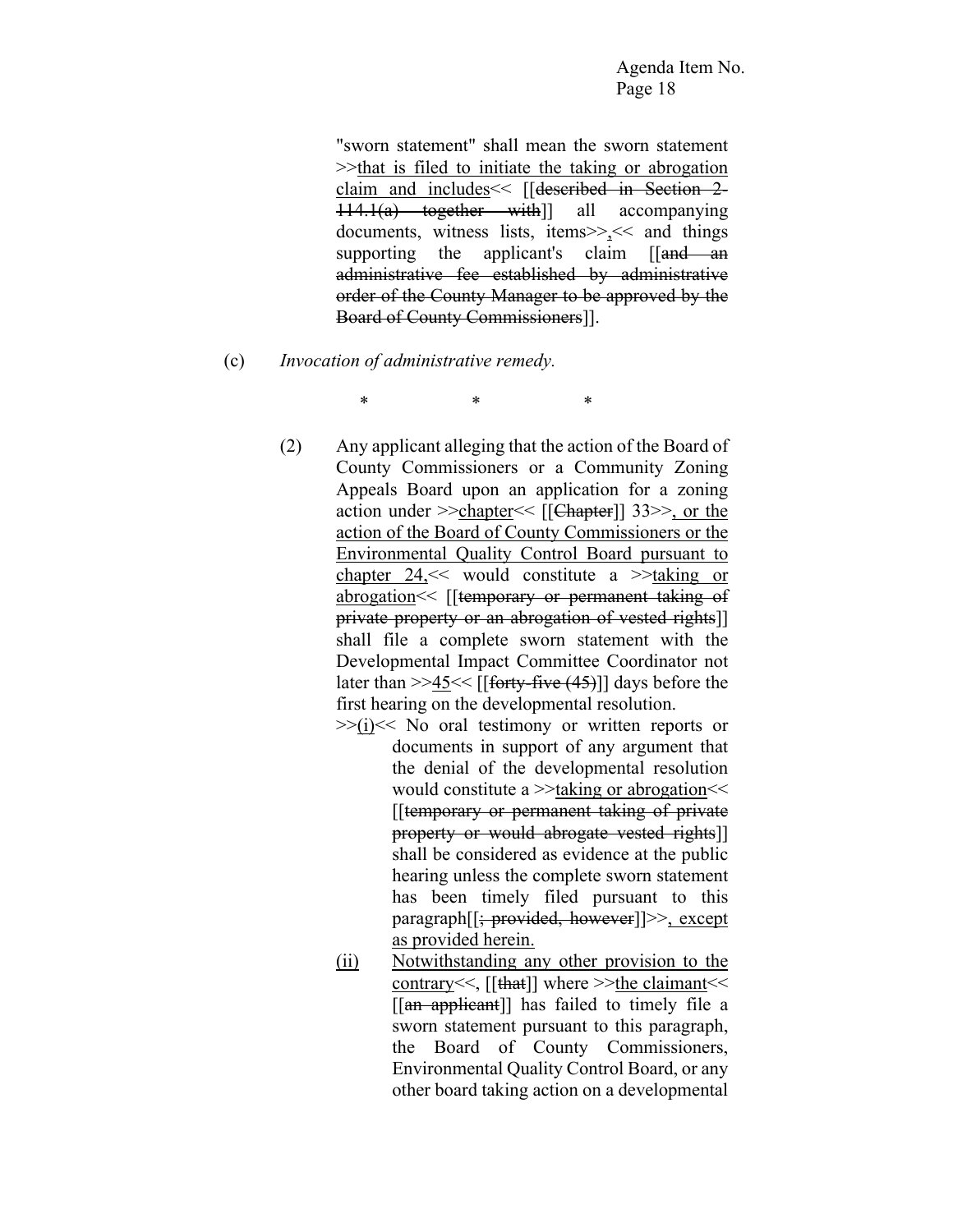resolution may defer the hearing on an application for a developmental resolution  $to \gg:$ 

- 1.<< avoid a manifest injustice and to provide adequate time for review of the sworn statement by the Developmental Impact Committee> $\geq$ ;  $\lt$  or  $[[,]]$
- >>2.<< in the event of an application >>for developmental resolution<< initiated by a party other than the affected property owner, to provide adequate time for the >>affected<< property owner to invoke the administrative remedy and to adhere to the time schedules provided herein.
- (d) *Review by Developmental Impact Committee and County Boards.*

\* \* \*

- (4) The Executive Council of the Developmental Impact Committee shall prepare a written recommendation to the appropriate County board regarding sworn statements filed in connection with an application for a developmental resolution.
- $>>(5)<$  With the exception of County boards whose decisions are directly reviewable by an appellate court, the Board of County Commissioners shall have exclusive jurisdiction to consider and take action upon all applications for developmental resolutions for which the applicant has invoked the administrative remedy set forth in this section.
- $>>(6)<<$  [ $(5)$  The]]  $>>$ Where the primary application is subject to a different review standard than the taking or abrogation claim, the<< appropriate County board may elect to first consider the primary application rather than concurrently conduct a hearing  $\gg$ on the taking or abrogation claim  $\leq$  [[upon a claim of taking or abrogation of vested rights]].
- >>(7)<< If the >>board's<< [[Board's]] determination is that the primary application should be denied in whole or in part, such determination shall not be a final decision but shall be subject to a further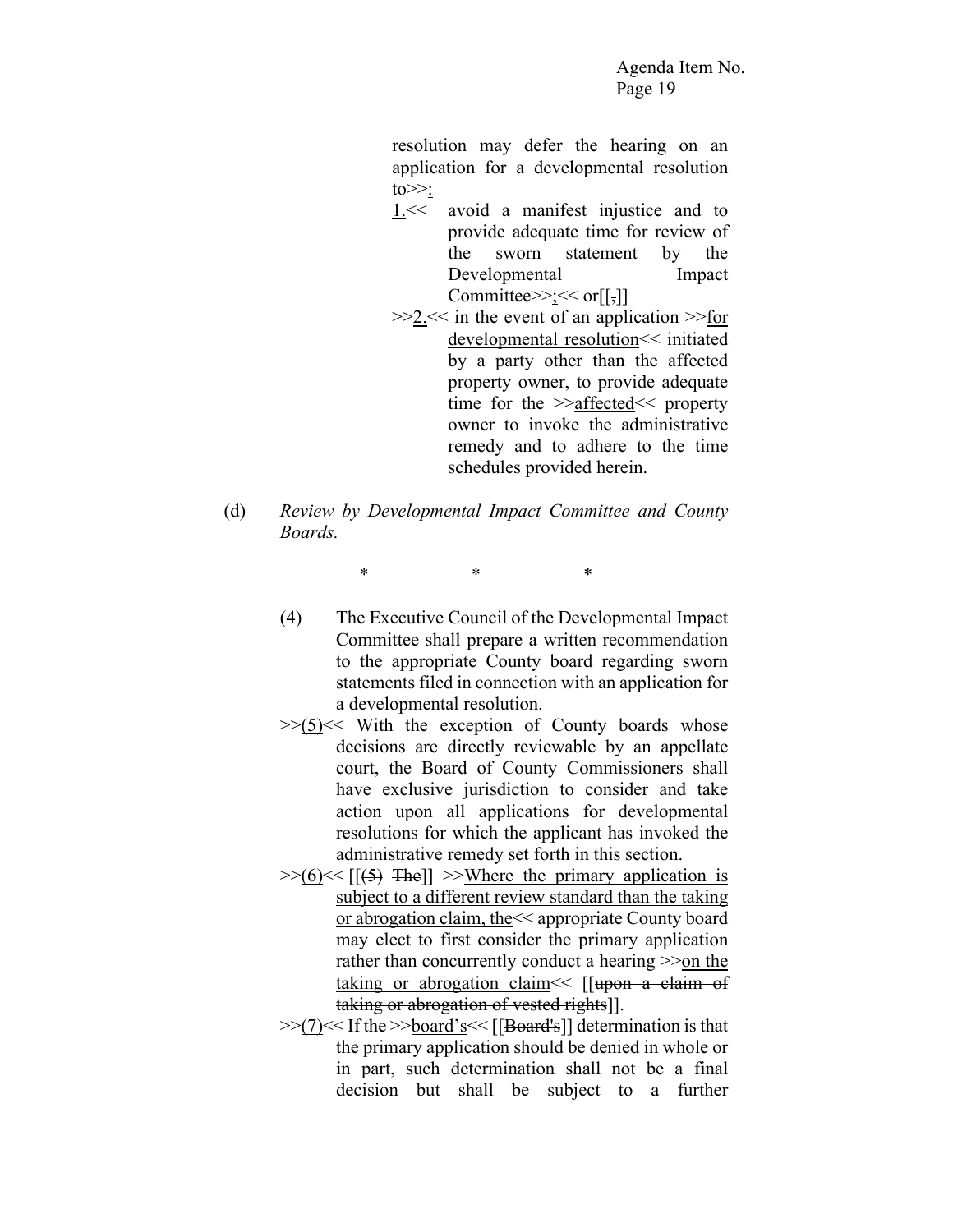determination of  $\ge$ the  $\le$  [[a claim of]] taking or abrogation  $\ge$ -claim  $\le$  [[ $\theta$ f vested rights]].

- $>>(8)<<$  The  $>>$ board $<<$  [[Board]] may either hear directly the  $[[$ elaim of]] taking or abrogation  $\ge$  claim,  $\le$   $[[$  of vested rights, may]] defer consideration of the claim to a subsequent hearing, or  $[[max]]$  refer the same to the Executive Council of the Development Impact Committee for further review and recommendation prior to taking final action.
- $>>(9)<<$  If the  $>>board<<$  [[Board]] shall finally determine that denial of the primary application would result in a taking or abrogation of vested rights, the >>board << [[Board]] shall grant appropriate relief which would avoid such result.
- $>>(10)<<$  Upon a determination by the  $>>$ board $<<$  [[Board]] that denial of the primary application would not effect a taking or abrogate vested rights, the preliminary determination to deny shall become final>>, unless the decision on the taking or abrogration claim is appealed to the Board of County Commissioners pursuant to this section or as otherwise provided in this code<<.
- (e) Notwithstanding any contrary provision of >>this code<< [[the Code of Miami-Dade County]], a developmental resolution adopted by any County board other than the Board of County Commissioners shall not be deemed to be a final order for any purpose where: (1) the administrative remedy of this section has been invoked; and  $(2)$  >>either  $\le$  the Executive Council of the Developmental Impact Committee has appealed said developmental resolution  $\geq$ , or the claimant has appealed the denial of the taking or abrogation claim,<< to the Board of County Commissioners. Said appeal shall be filed within  $>>14<<$  [[fourteen  $(14)$ ]] days of the date of the adoption of the developmental resolution >>or denial of the taking or abrogation by the applicable board<<.
- (f) *Exhaustion of administrative remedies.* A developmental order or action shall not be deemed a final order in any court or quasi-judicial proceeding challenging the denial of the developmental order or action as a >>taking or abrogation<< [[temporary or permanent taking of private property or an abrogation of vested rights]] unless the remedies set forth in this section have been exhausted.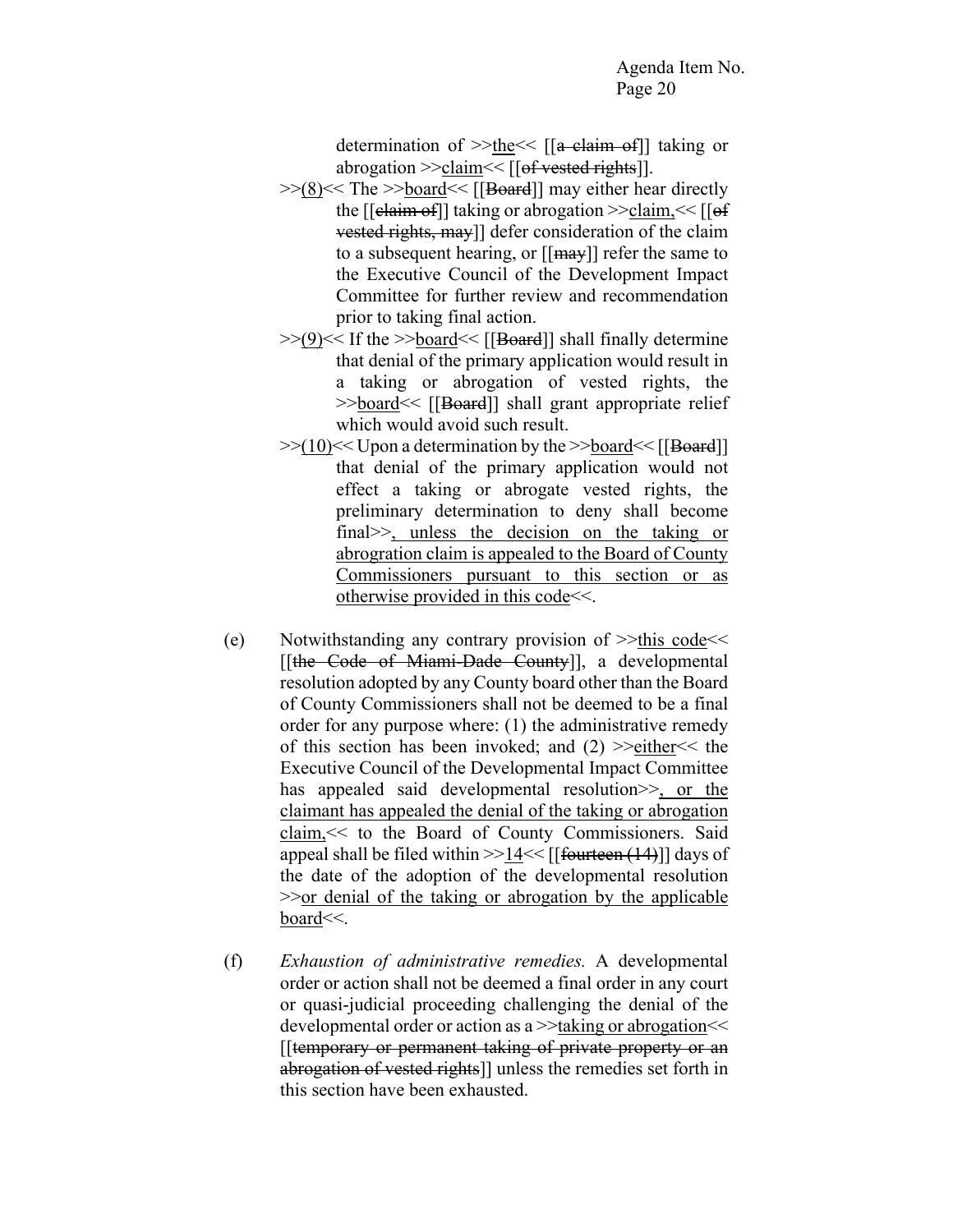**Section 8.** Section 8CC-10 of the Code of Miami-Dade County, Florida, is hereby

amended to read as follows:

#### **Sec. 8CC-10. Schedule of civil penalties**.

The following table shows the sections of this code, as they may be amended from time to time, which may be enforced pursuant to the provisions of this chapter; and the dollar amount of civil penalty for the violation of these sections as they may be amended.

The "descriptions of violations" below are for informational purposes only and are not meant to limit or define the nature of the violations or the subject matter of the listed sections of this code, except to the extent that different types of violations of the same section may carry different civil penalties. For each section listed in the schedule of civil penalties, the entirety of that section may be enforced by the mechanism provided in this chapter, regardless of whether all activities proscribed or required within that particular section are described in the "Description of Violation" column. To determine the exact nature of any activity proscribed or required by this >>code<<, the relevant section must be examined.

| Description of Violation<br>Code<br>Section |                                                                                                             | Civil<br>Penalty |
|---------------------------------------------|-------------------------------------------------------------------------------------------------------------|------------------|
|                                             | $\ast$<br>$\ast$<br>$\ast$                                                                                  |                  |
| $24 - 42.1$                                 | Breach of effluent standards by new<br>sewage treatment plants and industrial<br>waste treatment facilities | 100.00           |
| 24-42.2                                     | Noncompliance with provisions<br>regulating sanitary sewer collection and<br>transmission systems           | 250.00           |
| 24-42.4                                     | Discharging prohibited wastes or<br>substances into sewers                                                  | 300.00           |
| 24-42.5                                     | Bypassing a waste treatment facility                                                                        | 200.00           |
| $>>24-42.7$                                 | Violation of onsite sewage treatment and<br>disposal system regulation                                      | 300.00           |
|                                             | Violation by professional installer or                                                                      | 500.00 <         |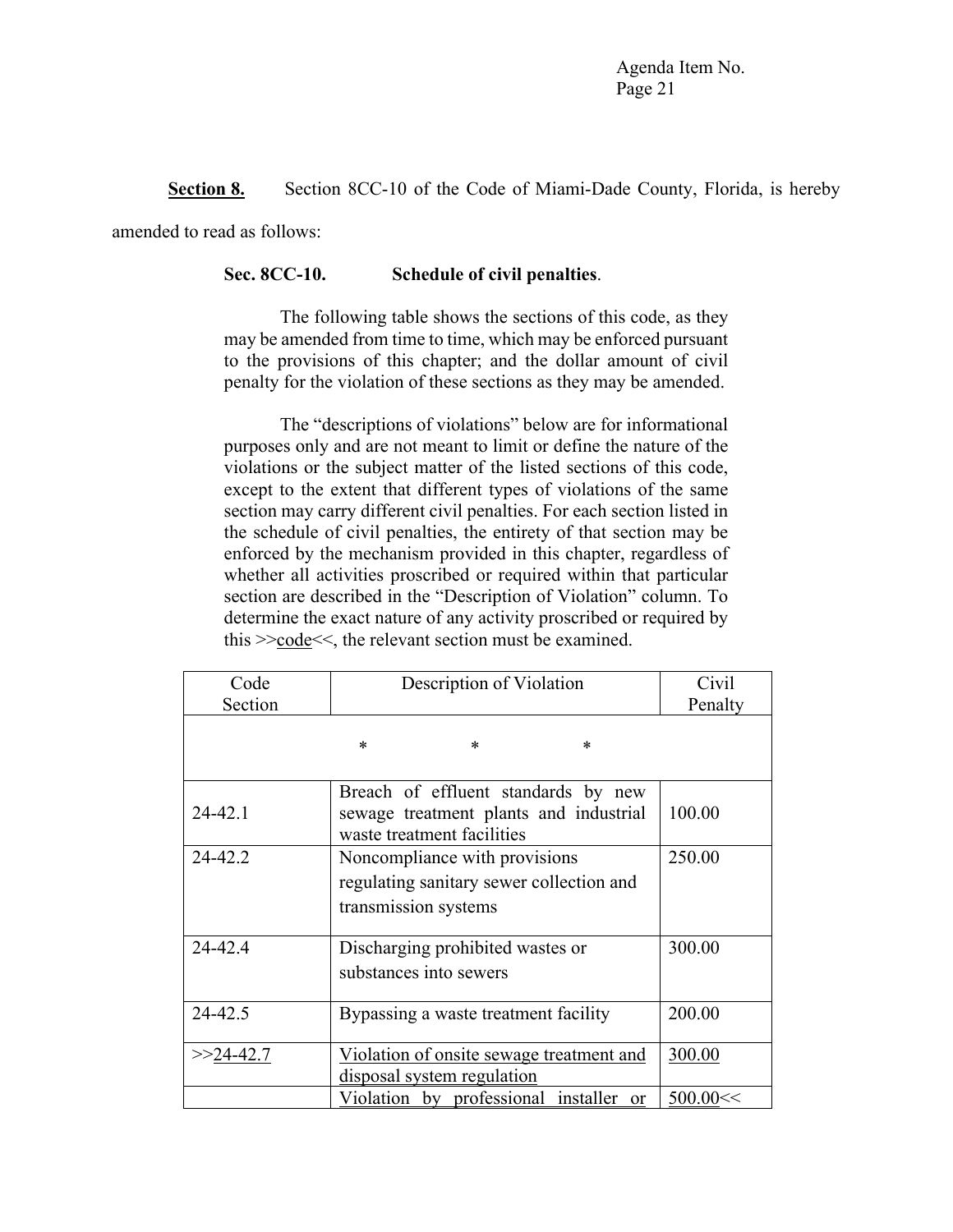|                | contractor                                                                                                                |          |
|----------------|---------------------------------------------------------------------------------------------------------------------------|----------|
| 24-43          | Noncompliance with provisions and<br>standards protecting public potable water<br>supply wells                            | 300.00   |
| 24-43.1        | provisions<br>Noncompliance with<br>regulating wastewater disposal and<br>treatment methods other than sanitary<br>sewers | 200.00   |
| $>>24-43.1(7)$ | Noncompliance with the requirement to<br>connect to available, operative, and<br>abutting public sanitary sewers          | 500.00 < |
|                | $\ast$<br>*<br>*                                                                                                          |          |

**Section 9.** Section 24-5 of the Code shall be renumbered pursuant to the revisions in section 2 above**.**

**Section 10.** *Educational campaign required*. This Board hereby directs the County Mayor or County Mayor's designee to conduct an educational campaign for residents, property owners, and any individuals and businesses that use or work with onsite sewage treatment and disposal systems in the County, to educate and inform them as to the policies and regulations contained within this ordinance.

**Section 11.** If any section, subsection, sentence, clause or provision of this ordinance is held invalid, the remainder of this ordinance shall not be affected by such invalidity.

**Section 12.** It is the intention of the Board of County Commissioners, and it is hereby ordained that the provisions of this ordinance, including any sunset provision, shall become and be made a part of the Code of Miami-Dade County, Florida. The sections of this ordinance may be renumbered or relettered to accomplish such intention, and the word "ordinance" may be changed to "section," "article," or other appropriate word.